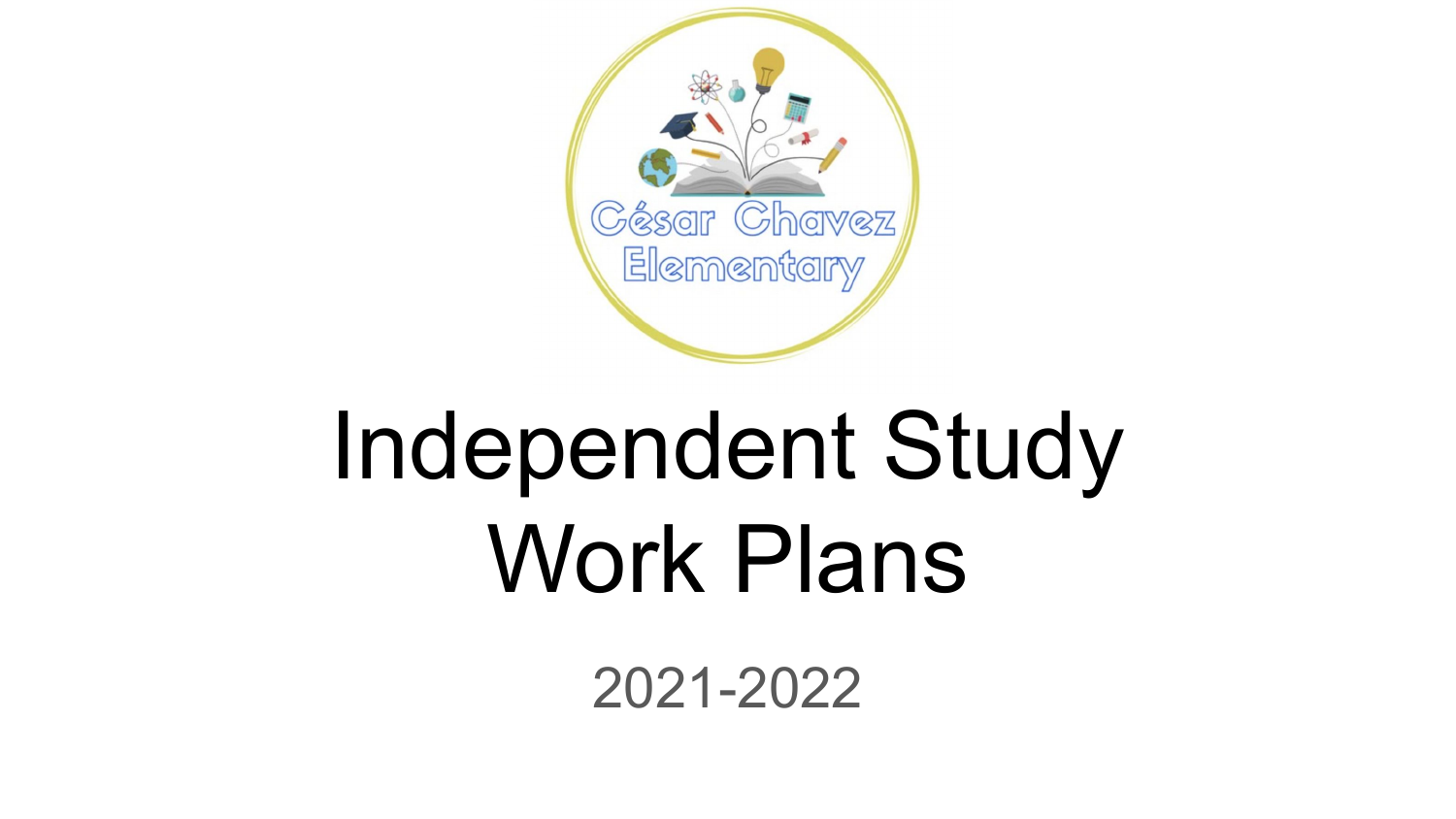#### Dr. Peters Grade: 6 Google Class Code: g55gsfj EPIC Code: pph0939.

| <b>Subject</b>                  | <b>Program &amp; Time</b>                                                                                      | <b>Deliverable to Google Classroom</b>                                                                                                                                                                                                            |
|---------------------------------|----------------------------------------------------------------------------------------------------------------|---------------------------------------------------------------------------------------------------------------------------------------------------------------------------------------------------------------------------------------------------|
| <b>Reading</b>                  | Read 45 minutes in EPIC.                                                                                       | Write a summary of reading including:<br>Book title & Author, describe the characters, summarize the plot, explain the<br>theme or author's purpose and then use evidence from the text to support the<br>theme / purpose. Upload to Google Docs. |
| <b>Math</b>                     | Complete Desmos Lesson Posted By Your<br>Teacher                                                               | Time and work product will be tracked through Desmos.                                                                                                                                                                                             |
| <b>Writing</b>                  | Write each day for 30 minutes. Find the<br>daily prompt here                                                   | Upload 2-3 paragraphs writing daily to Google Classroom.                                                                                                                                                                                          |
| <b>PE</b>                       | 20 minutes daily of physical activity -<br>dancing, walking, running, soccer, etc.                             | Log PE activities in Google Classroom.                                                                                                                                                                                                            |
| Art                             | Pick two videos per week on padlet to<br>watch and create.                                                     | Upload art or pictures of art to Google Classroom or draw digitally on daily log.                                                                                                                                                                 |
| <b>Social</b><br><b>Science</b> | <b>CNN 10</b>                                                                                                  | Watch the daily CNN 10 video. Write a paragraph reflection on what you learned,<br>what you find interesting or suggestions for improving one of the conflicts<br>presented in the video.                                                         |
| <b>Science</b>                  | Students use the Amplify science textbook<br>to read the lessons and complete the<br>online workbook questions | Complete Amplify Science work assigned by teachers in Google Classroom.                                                                                                                                                                           |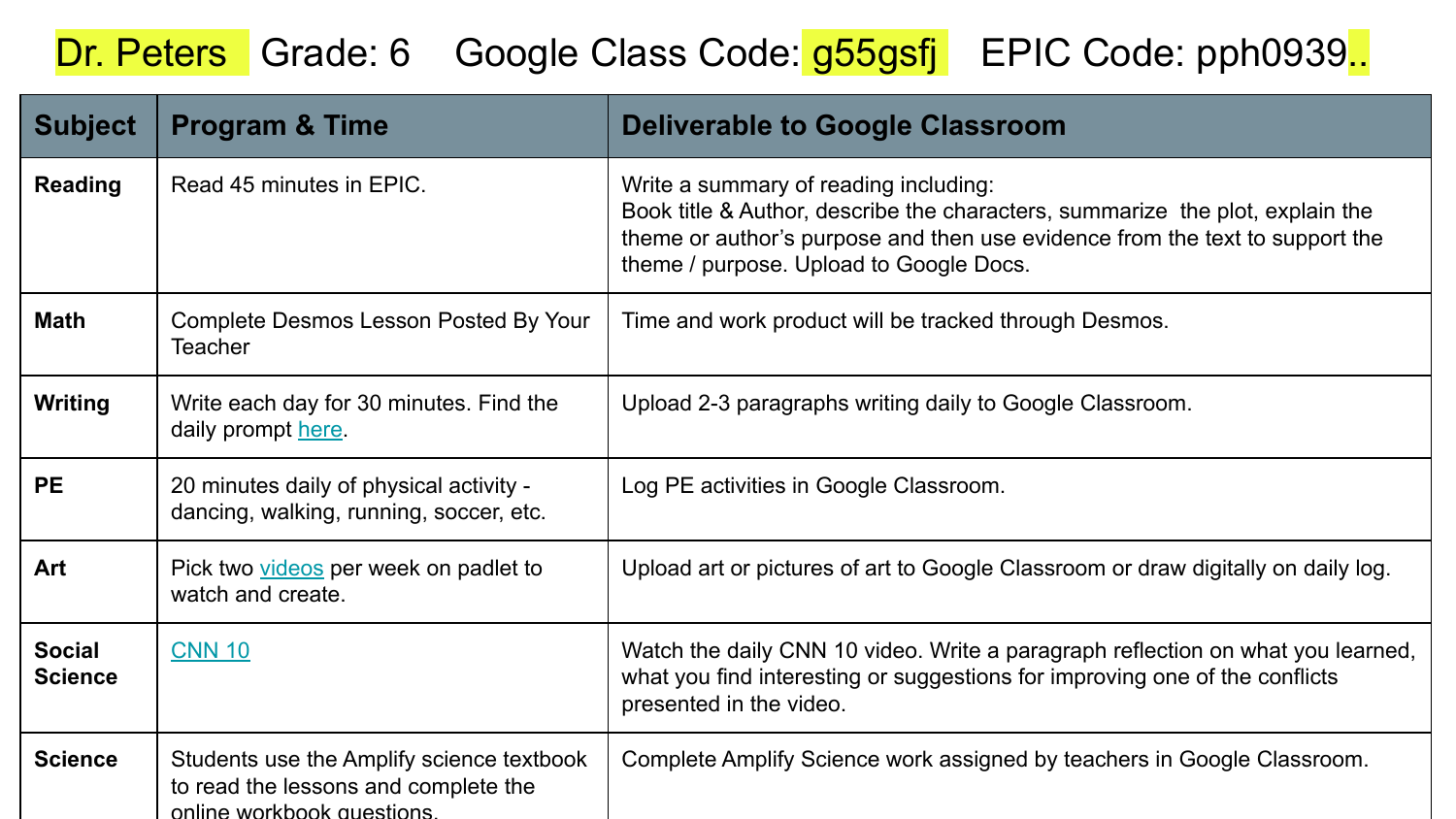#### Mr. Egana Grade: 5/6Google Class Code: flgt4wf(5)-d7cyebs(6)EPIC:wns5918

| <b>Subject</b>                  | <b>Program &amp; Time</b>                                                          | <b>Deliverable to Google Classroom</b>                                                                                                                                                                                                            |
|---------------------------------|------------------------------------------------------------------------------------|---------------------------------------------------------------------------------------------------------------------------------------------------------------------------------------------------------------------------------------------------|
| <b>Reading</b>                  | Read 45 minutes in EPIC.                                                           | Write a summary of reading including:<br>Book title & Author, describe the characters, summarize the plot, explain the<br>theme or author's purpose and then use evidence from the text to support the<br>theme / purpose. Upload to Google Docs. |
| <b>Math</b>                     | Practice Zearn Math for 60 minutes                                                 | Time and work product will be tracked through Zearn / Clever.                                                                                                                                                                                     |
| Writing                         | Write each day for 30 minutes. Find the<br>daily prompt here                       | Upload 2-3 paragraphs writing daily to Google Classroom.                                                                                                                                                                                          |
| <b>PE</b>                       | 20 minutes daily of physical activity -<br>dancing, walking, running, soccer, etc. | Log PE activities in Google Classroom.                                                                                                                                                                                                            |
| Art                             | Pick two videos per week on padlet to<br>watch and create.                         | Upload art or pictures of art to Google Classroom or draw digitally on daily<br>log.                                                                                                                                                              |
| <b>Social</b><br><b>Science</b> | <b>CNN 10</b>                                                                      | Watch the daily CNN 10 video. Write a paragraph reflection on what you<br>learning, what you find interesting or suggestions for improving one of the<br>conflicts presented in the video.                                                        |
| <b>Science</b>                  | Assignments in Google Classroom                                                    | Complete any Mystery Science (grade 3-5) or Amplify Science work assigned<br>by teachers in Google Classroom.                                                                                                                                     |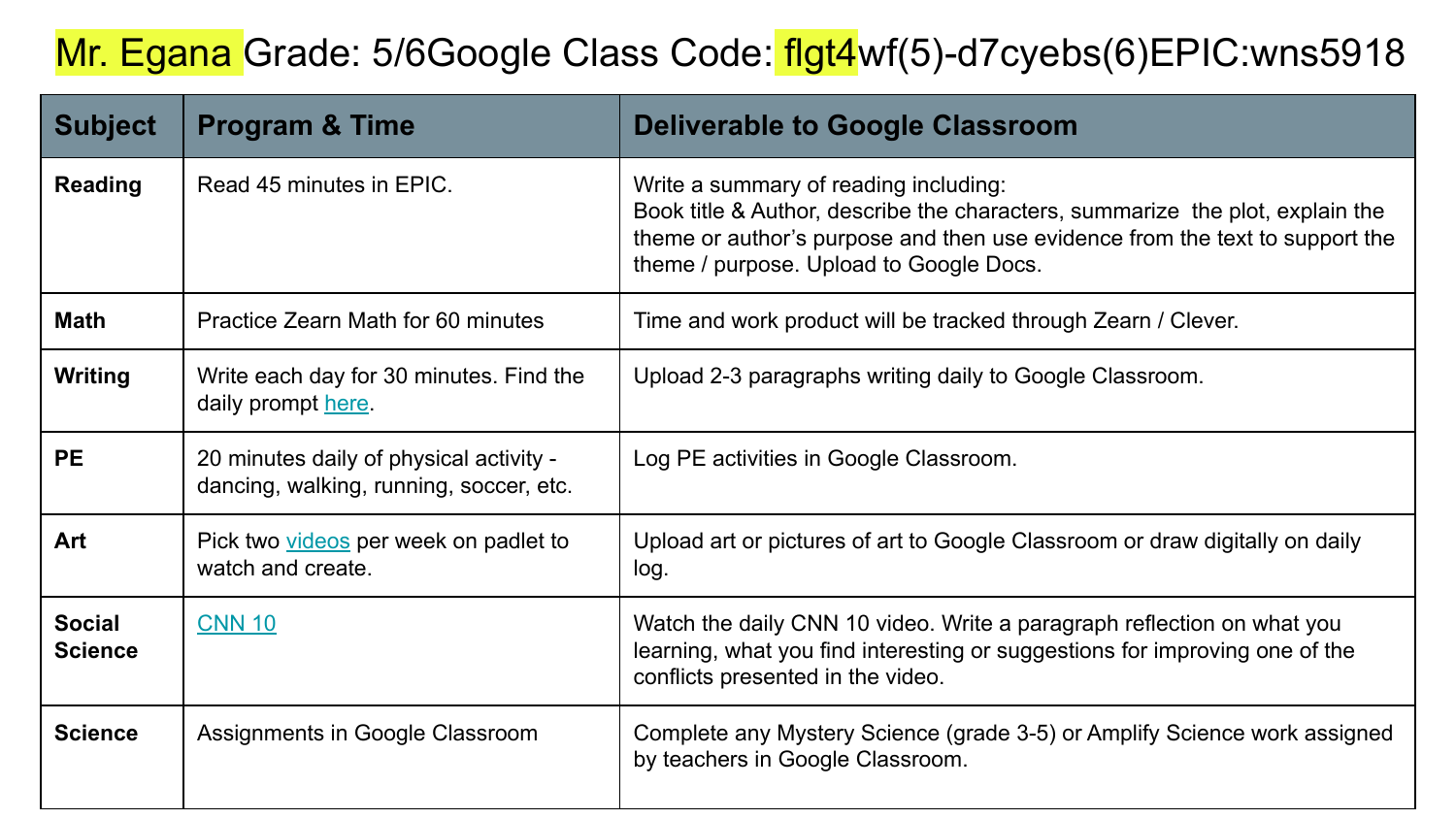#### Mr. Pickering Grade: 6 Google Class Code: h3uxhyh Epic Code: xmm5844

| <b>Subject</b>                  | <b>Program &amp; Time</b>                                                          | <b>Deliverable to Google Classroom</b>                                                                                                                                                                                                            |
|---------------------------------|------------------------------------------------------------------------------------|---------------------------------------------------------------------------------------------------------------------------------------------------------------------------------------------------------------------------------------------------|
| <b>Reading</b>                  | Read 45 minutes in EPIC.                                                           | Write a summary of reading including:<br>Book title & Author, describe the characters, summarize the plot, explain the<br>theme or author's purpose and then use evidence from the text to support the<br>theme / purpose. Upload to Google Docs. |
| <b>Math</b>                     | Complete Desmos Lesson Posted By<br>Your Teacher                                   | Time and work product will be tracked through Desmos.                                                                                                                                                                                             |
| Writing                         | Write each day for 30 minutes. Find the<br>daily prompt here.                      | Upload 2-3 paragraphs writing daily to Google Classroom.                                                                                                                                                                                          |
| <b>PE</b>                       | 20 minutes daily of physical activity -<br>dancing, walking, running, soccer, etc. | Log PE activities in Google Classroom.                                                                                                                                                                                                            |
| Art                             | Pick two videos per week on padlet to<br>watch and create.                         | Upload art or pictures of art to Google Classroom or draw digitally on daily<br>log.                                                                                                                                                              |
| <b>Social</b><br><b>Science</b> | <b>CNN 10</b>                                                                      | Watch the daily CNN 10 video. Write a paragraph reflection on what you<br>learned, what you find interesting or suggestions for improving one of the<br>conflicts presented in the video.                                                         |
| <b>Science</b>                  | Assignments in Google Classroom                                                    | Complete Amplify Science assigned by teacher in Google Classroom.                                                                                                                                                                                 |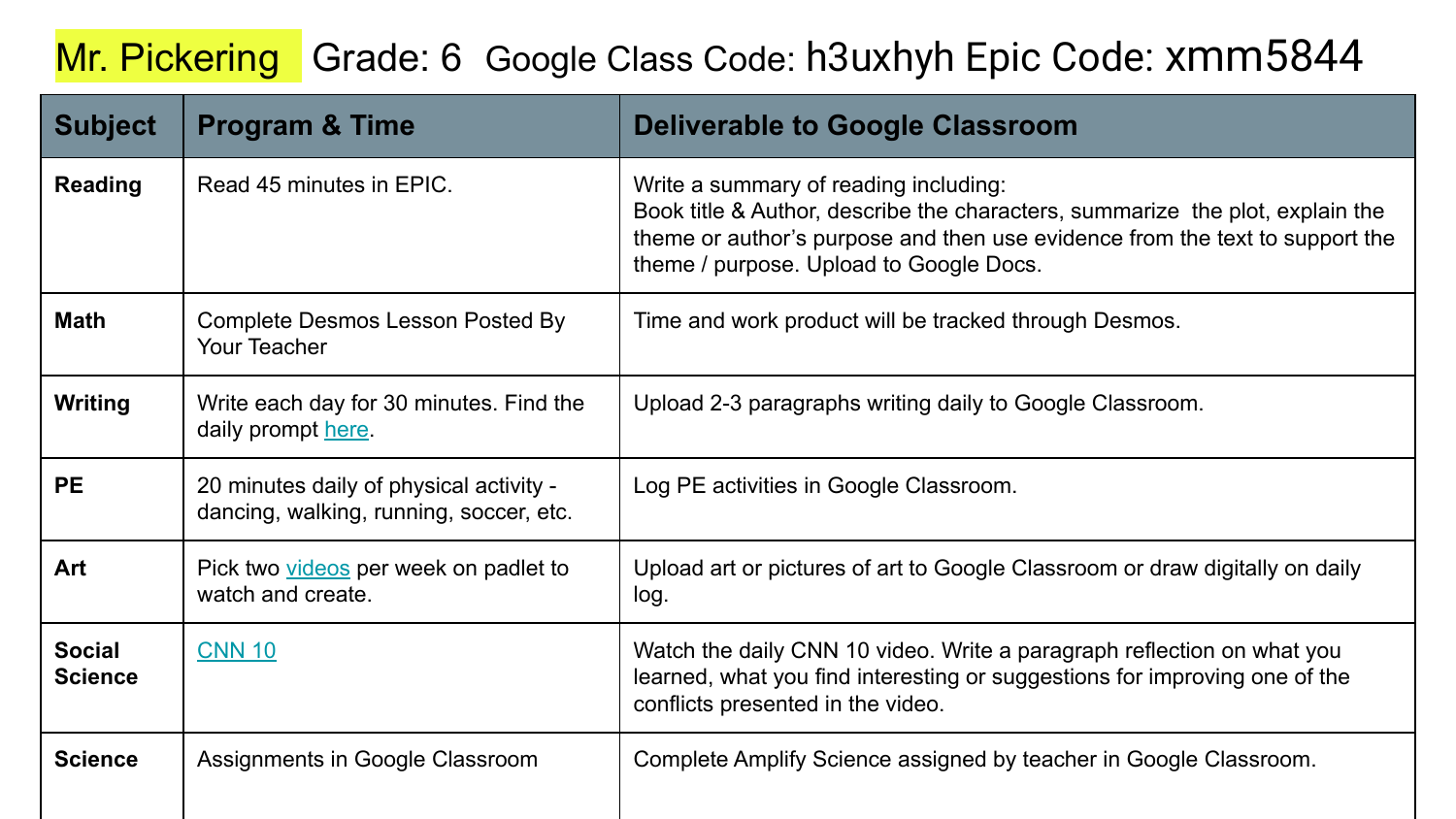#### Ms. Romero Grade: 5 Google Class Code: c5lilcb EPIC Code: bkb6208



| <b>Subject</b>                  | <b>Program &amp; Time</b>                                                          | <b>Deliverable to Google Classroom</b>                                                                                                                                                                                                            |
|---------------------------------|------------------------------------------------------------------------------------|---------------------------------------------------------------------------------------------------------------------------------------------------------------------------------------------------------------------------------------------------|
| <b>Reading</b>                  | Read 45 minutes in EPIC.                                                           | Write a summary of reading including:<br>Book title & Author, describe the characters, summarize the plot, explain the<br>theme or author's purpose and then use evidence from the text to support the<br>theme / purpose. Upload to Google Docs. |
| <b>Math</b>                     | Practice Zearn Math for 60 minutes                                                 | Time and work product will be tracked through Zearn / Clever.                                                                                                                                                                                     |
| Writing                         | Write each day for 30 minutes. Find the<br>daily prompt here.                      | Upload 2-3 paragraphs writing daily to Google Classroom.                                                                                                                                                                                          |
| <b>PE</b>                       | 20 minutes daily of physical activity -<br>dancing, walking, running, soccer, etc. | Log PE activities in Google Classroom.                                                                                                                                                                                                            |
| Art                             | Pick two videos per week on padlet to<br>watch and create.                         | Upload art or pictures of art to Google Classroom or draw digitally on daily<br>log.                                                                                                                                                              |
| <b>Social</b><br><b>Science</b> | <b>CNN 10</b>                                                                      | Watch the daily CNN 10 video. Write a paragraph reflection on what you<br>learning, what you find interesting or suggestions for improving one of the<br>conflicts presented in the video.                                                        |
| <b>Science</b>                  | Assignments in Google Classroom                                                    | Complete any Mystery Science (grade 3-5) work assigned by teachers in<br>Google Classroom.                                                                                                                                                        |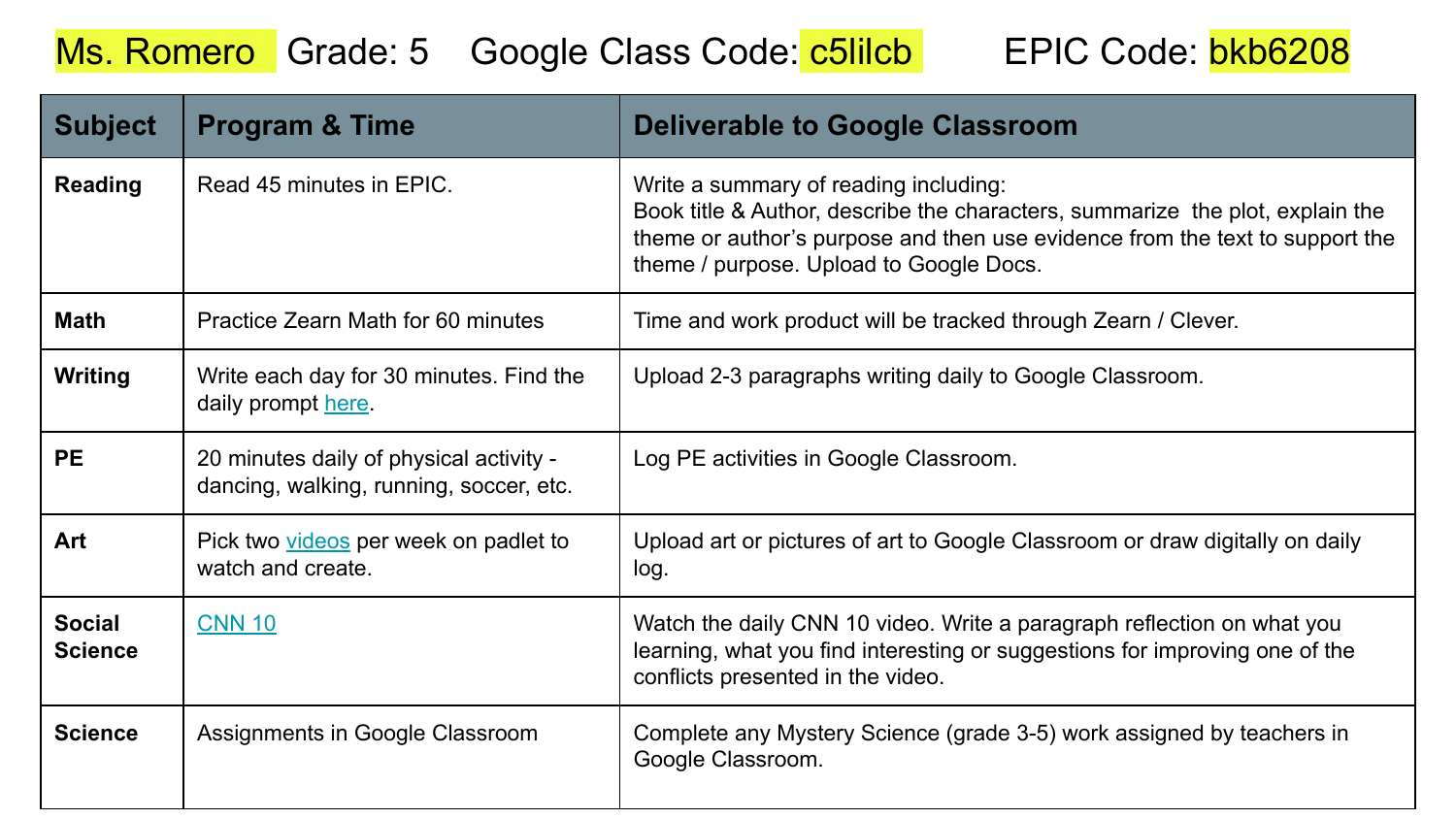#### Ms. Buster Grade: 5 Google Class Code: ul7ig55 EPIC Code: zqe9981

| <b>Subject</b>                  | <b>Program &amp; Time</b>                                                          | <b>Deliverable to Google Classroom</b>                                                                                                                                                                                                                 |
|---------------------------------|------------------------------------------------------------------------------------|--------------------------------------------------------------------------------------------------------------------------------------------------------------------------------------------------------------------------------------------------------|
| <b>Reading</b>                  | Read 45 minutes in EPIC.                                                           | Write a summary of reading including:<br>Book title & Author, describe the characters, summarize the plot, explain the<br>theme or author's purpose and then use evidence from the text to support the<br>theme / purpose. Upload to Google Classroom. |
| <b>Math</b>                     | Practice Zearn Math for 60 minutes                                                 | Time and work product will be tracked through Zearn / Clever.                                                                                                                                                                                          |
| Writing                         | Write each day for 30 minutes. Find the<br>daily prompt here.                      | Upload 2-3 paragraphs writing daily to Google Classroom.                                                                                                                                                                                               |
| <b>PE</b>                       | 20 minutes daily of physical activity -<br>dancing, walking, running, soccer, etc. | Log PE activities in Google Classroom.                                                                                                                                                                                                                 |
| Art                             | Pick two videos per week on padlet to<br>watch and create.                         | Upload art or pictures of art to Google Classroom or draw digitally on daily<br>log.                                                                                                                                                                   |
| <b>Social</b><br><b>Science</b> | <b>CNN 10</b>                                                                      | Watch the daily CNN 10 video. Write a paragraph reflection on what you<br>learning, what you find interesting or suggestions for improving one of the<br>conflicts presented in the video.                                                             |
| <b>Science</b>                  | Assignments in Google Classroom                                                    | Complete any Mystery Science (grade 3-5) work assigned by teachers in<br>Google Classroom.                                                                                                                                                             |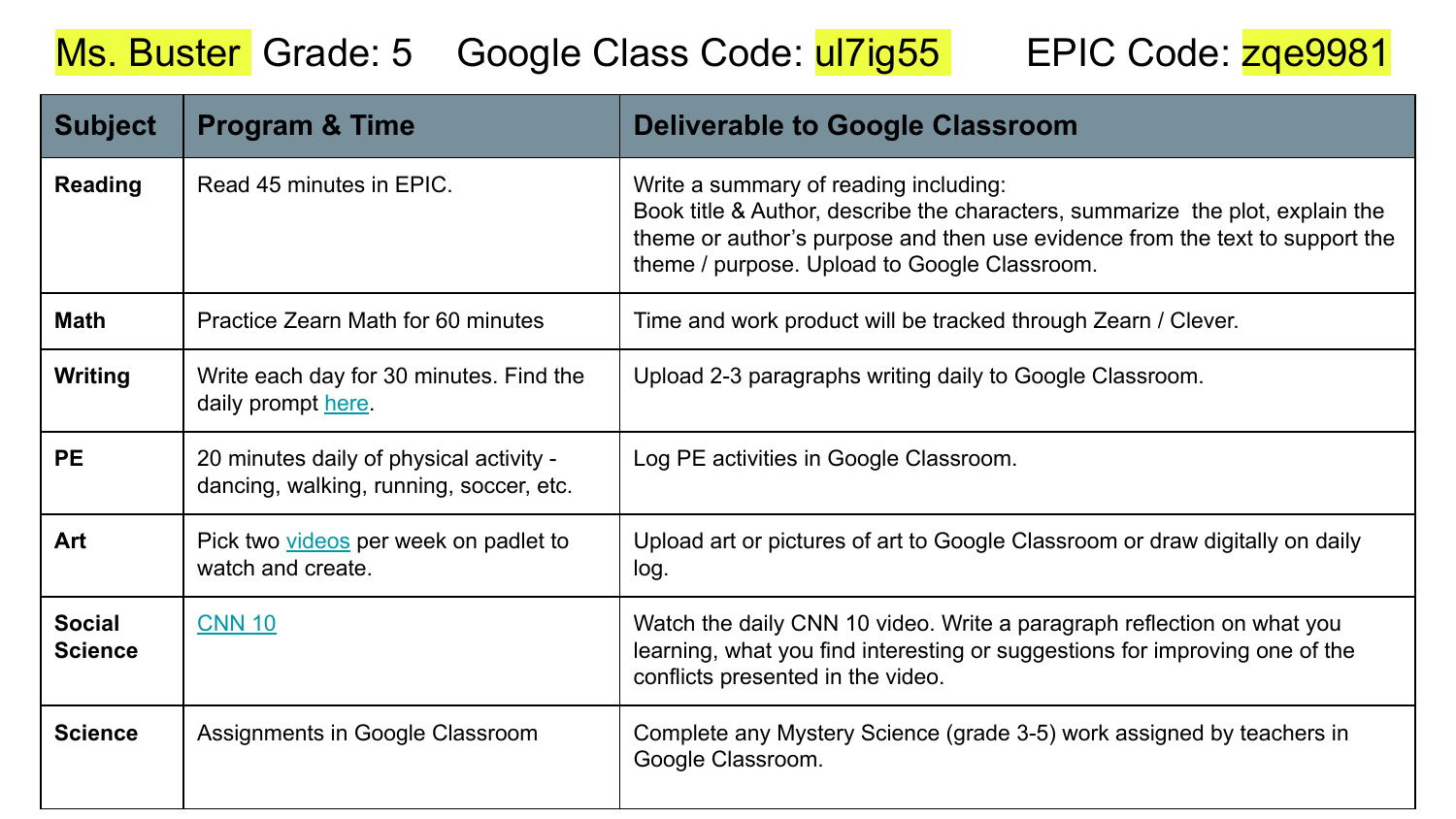#### Mr. Wilson Grade: 4 Google Class Code: 5wzk6mi EPIC Code: sjj0808

| <b>Subject</b>                  | <b>Program &amp; Time</b>                                                          | <b>Deliverable to Google Classroom</b>                                                                                                                                                                                                            |
|---------------------------------|------------------------------------------------------------------------------------|---------------------------------------------------------------------------------------------------------------------------------------------------------------------------------------------------------------------------------------------------|
| <b>Reading</b>                  | Read 45 minutes in EPIC.                                                           | Write a summary of reading including:<br>Book title & Author, describe the characters, summarize the plot, explain the<br>theme or author's purpose and then use evidence from the text to support the<br>theme / purpose. Upload to Google Docs. |
| <b>Math</b>                     | Practice Zearn Math for 60 minutes                                                 | Time and work product will be tracked through Zearn / Clever.                                                                                                                                                                                     |
| Writing                         | Write each day for 30 minutes. Find the<br>daily prompt here.                      | Upload 2-3 paragraphs writing daily to Google Classroom.                                                                                                                                                                                          |
| <b>PE</b>                       | 20 minutes daily of physical activity -<br>dancing, walking, running, soccer, etc. | Log PE activities in Google Classroom.                                                                                                                                                                                                            |
| Art                             | Pick two videos per week on padlet to<br>watch and create.                         | Upload art or pictures of art to Google Classroom or draw digitally on daily<br>log.                                                                                                                                                              |
| <b>Social</b><br><b>Science</b> | <b>CNN 10</b>                                                                      | Watch the daily CNN 10 video. Write a paragraph reflection on what you<br>learning, what you find interesting or suggestions for improving one of the<br>conflicts presented in the video.                                                        |
| <b>Science</b>                  | Assignments in Google Classroom                                                    | Complete any Mystery Science (grade 3-5) work assigned by teachers in<br>Google Classroom.                                                                                                                                                        |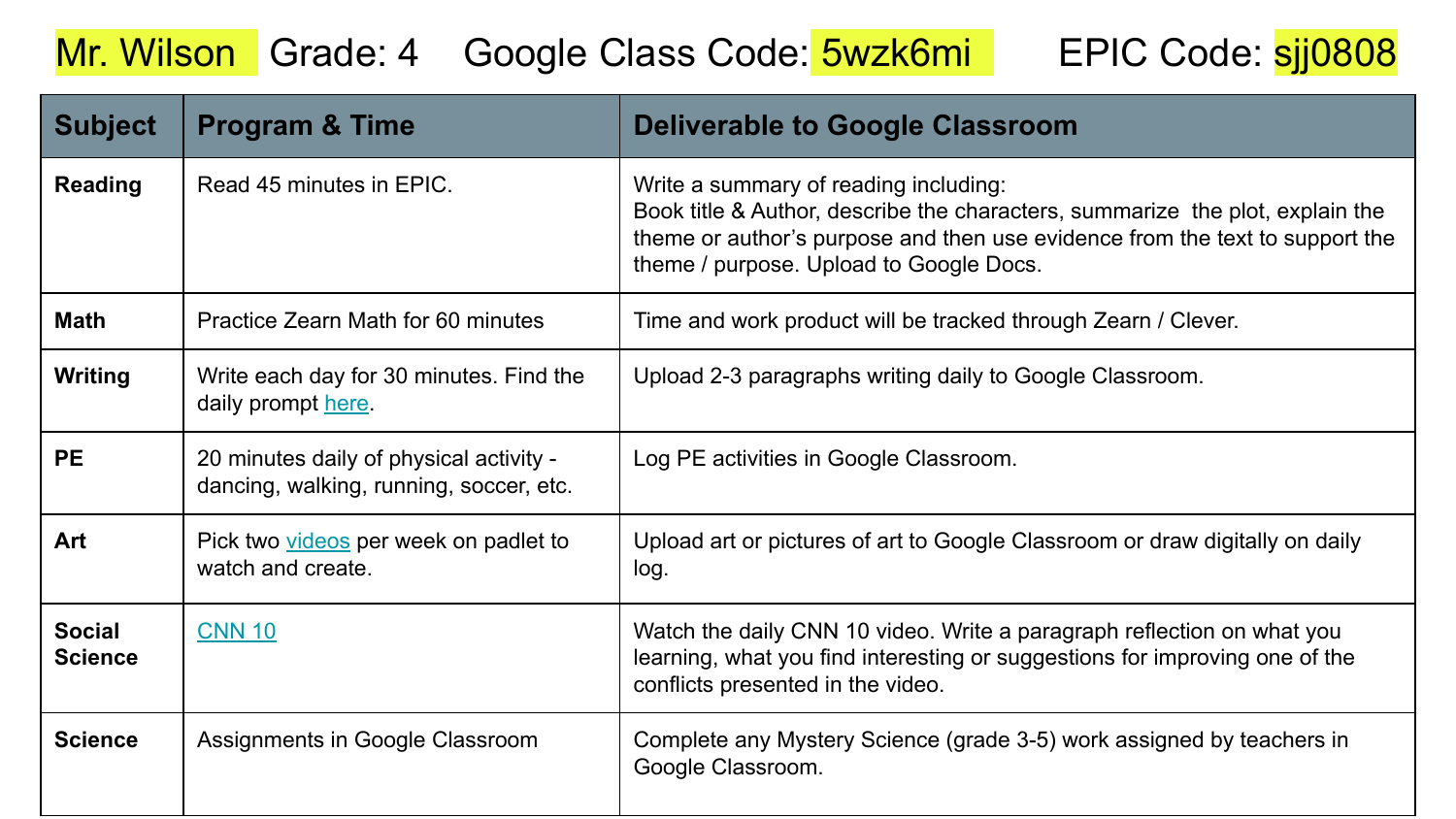#### Ms. Bedwell Grade: 4 Google Class Code: m5qirxj Epic! blv8059

| <b>Subject</b>                  | <b>Program &amp; Time</b>                                                          | <b>Deliverable to Google Classroom</b>                                                                                                                                                                                                            |
|---------------------------------|------------------------------------------------------------------------------------|---------------------------------------------------------------------------------------------------------------------------------------------------------------------------------------------------------------------------------------------------|
| <b>Reading</b>                  | Read 45 minutes in EPIC.                                                           | Write a summary of reading including:<br>Book title & Author, describe the characters, summarize the plot, explain the<br>theme or author's purpose and then use evidence from the text to support the<br>theme / purpose. Upload to Google Docs. |
| <b>Math</b>                     | Practice Zearn Math for 60 minutes                                                 | Time and work product will be tracked through Zearn / Clever.                                                                                                                                                                                     |
| Writing                         | Write each day for 30 minutes. Find the<br>daily prompt here.                      | Upload 2-3 paragraphs writing daily to Google Classroom.<br>https://www.theteacherscorner.net/daily-writing-prompts/                                                                                                                              |
| <b>PE</b>                       | 20 minutes daily of physical activity -<br>dancing, walking, running, soccer, etc. | Log PE activities in Google Classroom.                                                                                                                                                                                                            |
| Art                             | Pick two videos per week on padlet to<br>watch and create.                         | Upload art or pictures of art to Google Classroom or draw digitally on daily log.<br>https://padlet.com/cjohnson310/lmtqm7jspp2r                                                                                                                  |
| <b>Social</b><br><b>Science</b> | $\frac{\text{CNN }10}{\text{[https://www.cnn.com/cnn10]}}$                         | Watch the daily CNN 10 video. Write a paragraph reflection on what you<br>learning, what you find interesting or suggestions for improving one of the<br>conflicts presented in the video.                                                        |
| <b>Science</b>                  | Assignments in Google Classroom                                                    | Complete any Mystery Science (grade 3-5) work assigned by teachers in<br>Google Classroom.                                                                                                                                                        |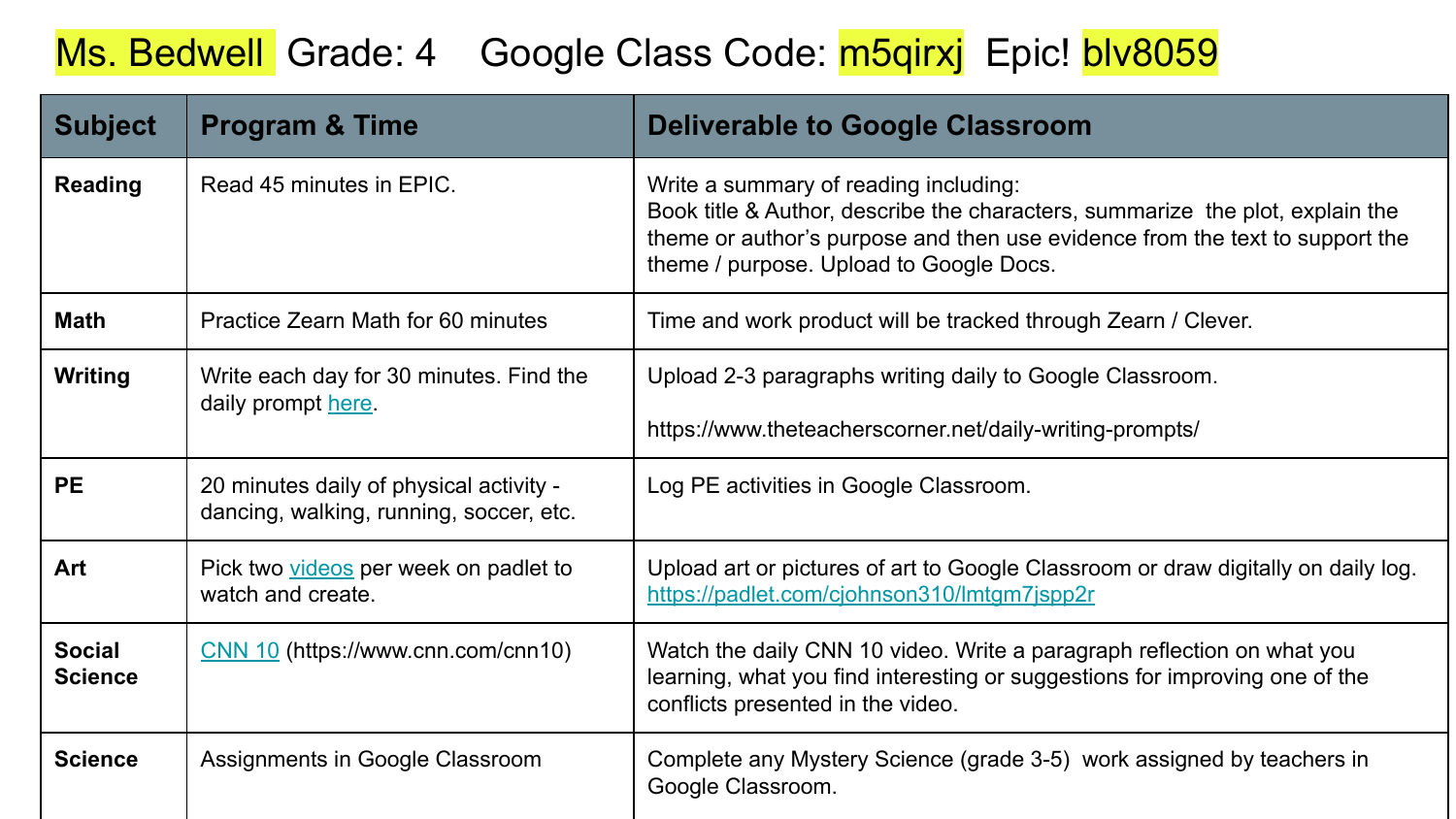#### Ms. Vasquez Grade: 4DLI Google Class Code: 2tvjohs EPIC Code: tlu2576

| <b>Subject</b>                  | <b>Program &amp; Time</b>                                                                                 | <b>Deliverable to Google Classroom</b>                                                                                                                                                                                                            |
|---------------------------------|-----------------------------------------------------------------------------------------------------------|---------------------------------------------------------------------------------------------------------------------------------------------------------------------------------------------------------------------------------------------------|
| Reading                         | Read 45 minutes in EPIC.                                                                                  | Write a summary of reading including:<br>Book title & Author, describe the characters, summarize the plot, explain the<br>theme or author's purpose and then use evidence from the text to support the<br>theme / purpose. Upload to Google Docs. |
| <b>Math</b>                     | Practice Zearn Math for 60 minutes                                                                        | Time and work product will be tracked through Zearn / Clever.                                                                                                                                                                                     |
| <b>Writing</b>                  | Write each day for 30 minutes. Find the<br>daily prompt here                                              | Upload 2-3 paragraphs writing daily to Google Classroom.<br>https://www.theteacherscorner.net/daily-writing-prompts                                                                                                                               |
| <b>PE</b>                       | 20 minutes daily of physical activity -<br>dancing, walking, running, soccer, etc.                        | Log PE activities in Google Classroom.                                                                                                                                                                                                            |
| Art                             | Pick two videos per week on padlet to<br>watch and create.<br>https://padlet.com/cjohnson310/lmtgm7jspp2r | Upload art or pictures of art to Google Classroom or draw digitally on daily<br>log.                                                                                                                                                              |
| <b>Social</b><br><b>Science</b> | <b>CNN 10</b><br>https://www.cnn.com/cnn10                                                                | Watch the daily CNN 10 video. Write a paragraph reflection on what you<br>learning, what you find interesting or suggestions for improving one of the<br>conflicts presented in the video.                                                        |
| <b>Science</b>                  | Assignments in Google Classroom                                                                           | Complete any Mystery Science (grade 3-5) work assigned by teachers in<br>Google Classroom.                                                                                                                                                        |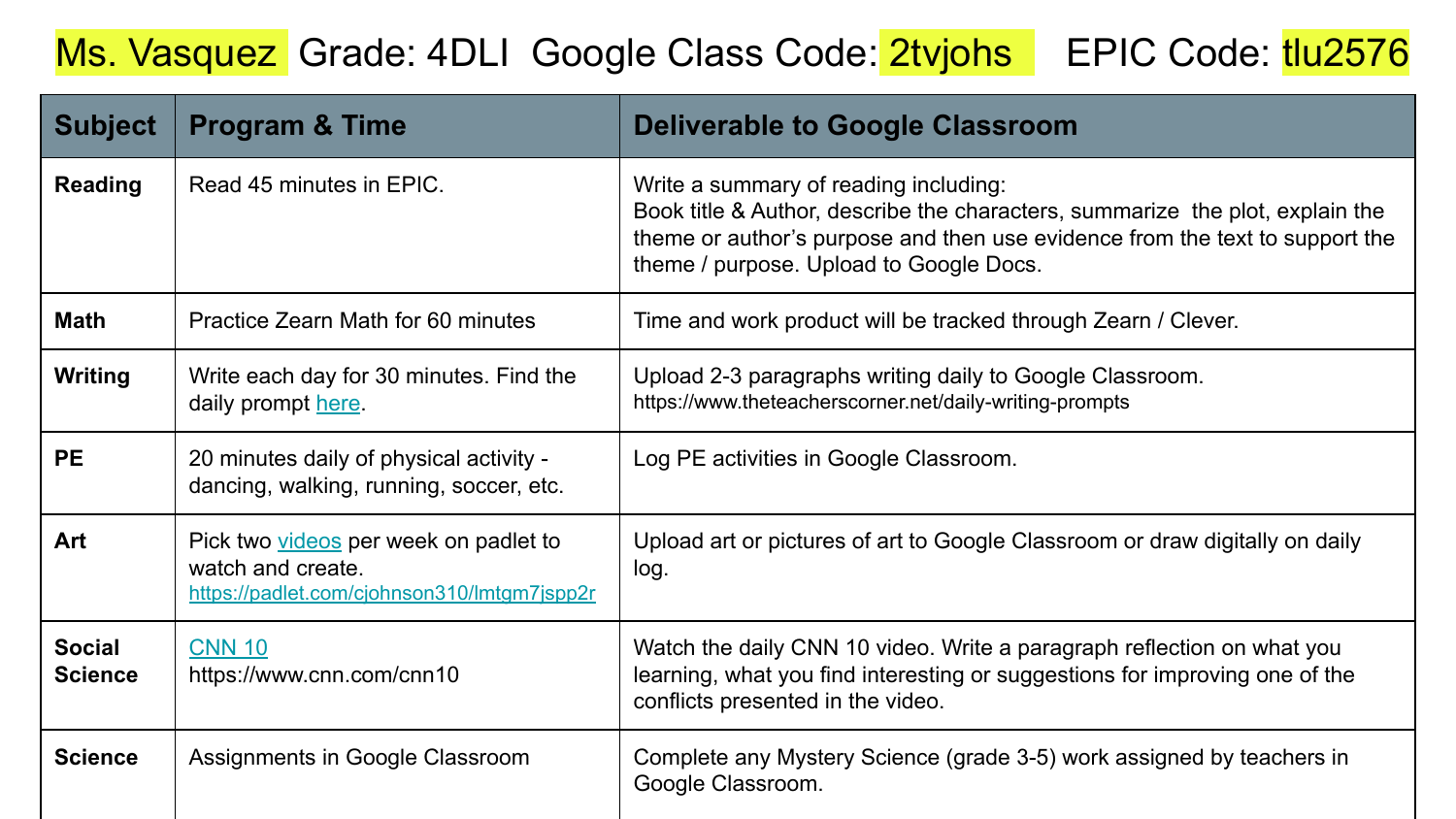| <b>MS. PEARCE</b>                               | <b>Clever Programs</b> | <b>Description and Time</b>                                                                                                                 | <b>Student Activity</b>                                                                                                                                                                          |
|-------------------------------------------------|------------------------|---------------------------------------------------------------------------------------------------------------------------------------------|--------------------------------------------------------------------------------------------------------------------------------------------------------------------------------------------------|
| Reading<br><b>Google Class Code:</b><br>cnbamu4 |                        | Every week, using Epic or personal<br>reading material, read for 50<br>minutes per day.                                                     | Go to Whooo's Reading and complete reading log<br>and complete two practice questions and one quiz.                                                                                              |
| <b>Math</b>                                     |                        | Every week, complete 4 lessons on<br>Zearn,                                                                                                 | Complete 1 quiz per week on Google Classroom on<br>the Classwork page.                                                                                                                           |
| Writing                                         |                        | Every week, watch 1 Brainpop Jr.<br>video on Reading and Writing:<br>Choose Writing with the Senses,<br>Writing a Paragraph or Short Story. | After watching the video Complete the Hard Quiz.<br>For the next 4 days, complete the Daily Writing<br>Prompt assignment in Google Classroom. Use the<br>skills shown in the BrainPop Jr. Video. |
| <b>PE</b>                                       |                        | 20 minutes daily of physical activity<br>from walking to playing soccer For<br>indoor ideas, check out NCP                                  | Log PE activities in Google Classroom.                                                                                                                                                           |
| Science/ Social<br><b>Science</b>               | R                      | Read 4 assigned readworks articles<br>per week.                                                                                             | In readworks, complete your book of knowledge<br>sentences.                                                                                                                                      |
| Art                                             |                        | Select the section for art and watch<br>the video about collages.                                                                           | Take the hard quiz, then go to Google Classroom<br>and create a jamboard a week. Choose a theme or<br>feeling from something you read or completed this<br>week.                                 |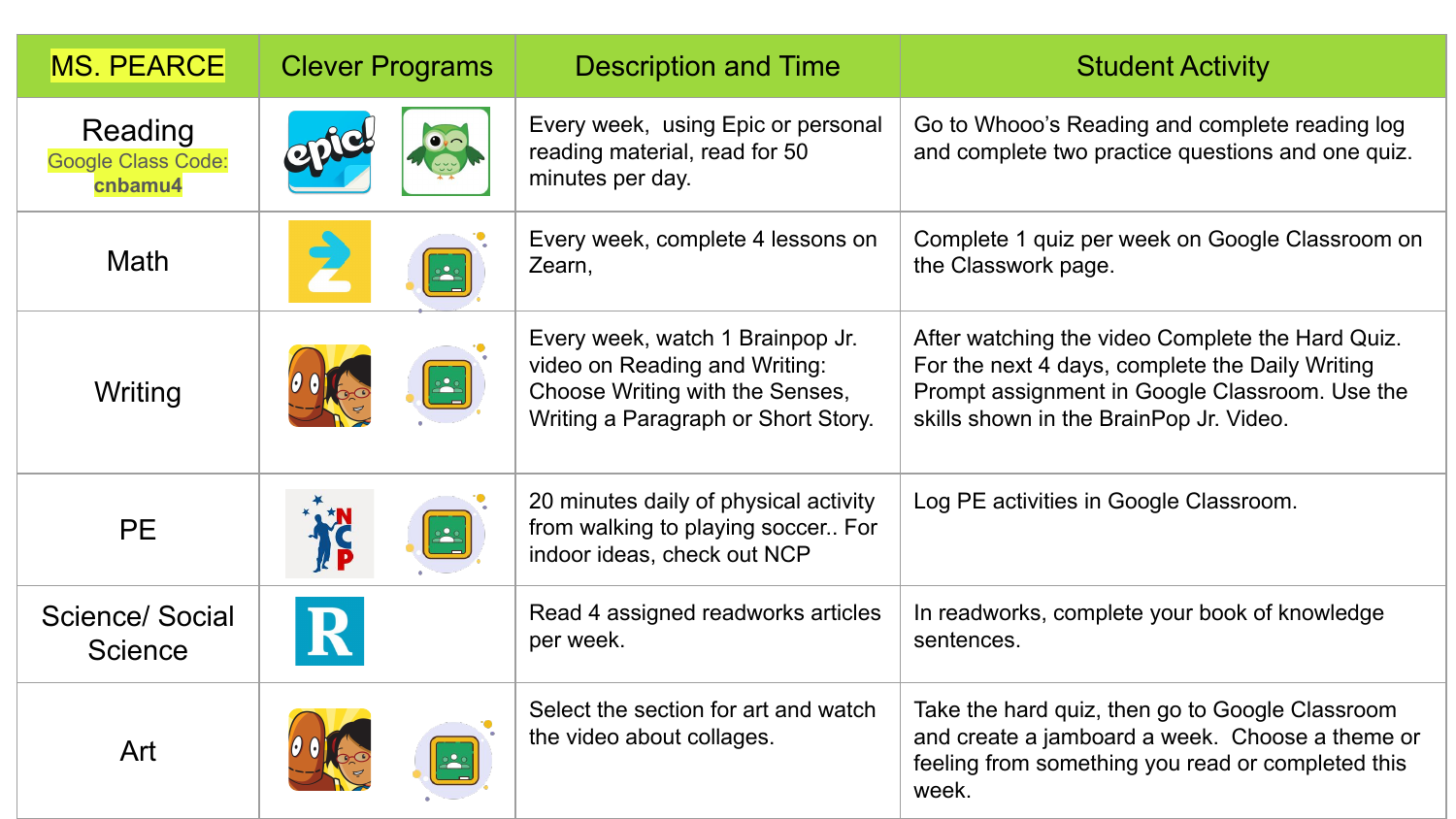| <b>Subject</b>                              | <b>Directions</b>                                                                                                                       | Ms. Arellano's Google Classroom Code: 3fcxthy                                                                                                                                                                                                                                                                                                                             |
|---------------------------------------------|-----------------------------------------------------------------------------------------------------------------------------------------|---------------------------------------------------------------------------------------------------------------------------------------------------------------------------------------------------------------------------------------------------------------------------------------------------------------------------------------------------------------------------|
| <b>Reading</b>                              | Choose 1 book from Raz-kids Reading<br>Room every day. Remember to listen to it,<br>read and record and take the<br>comprehension quiz. | Write a summary of 4 books that you read. Remember to write<br>Book title & Author, who was in the story, what the story is about, explain what this<br>story teaches you and explain why you think this. Create a Google Document to<br>type this, or write the 4 summaries on a separate piece of paper and turn it into<br>the office with this paper when you return. |
| <b>Math</b>                                 | Zearn Computer Program: Complete one<br>lesson each day.                                                                                | Time and work will be tracked through Zearn / Clever on the teacher's computer.                                                                                                                                                                                                                                                                                           |
| <b>Writing</b>                              | Write each day. Search for ideas for writing<br>here. Each writing should be 10 sentences<br>long.                                      | The story should have a beginning, a middle and an end. It should include what<br>the day was like, who was there, how did you feel, and what happened.<br>Upload writing daily to Google Classroom or write it on a separate piece of paper<br>and turn it into the office with this paper when you return.                                                              |
| <b>PE</b>                                   | 20 minutes daily of physical activity -<br>dancing, walking, running, soccer, etc.                                                      | Log PE activities on Google Classroom or create a log with the date and what you<br>did on a separate piece of paper and turn it into the office with this paper when you<br>return.                                                                                                                                                                                      |
| Art                                         | Pick two videos per week on padlet to<br>watch and create.                                                                              | Upload art or pictures of art to Google Classroom or draw digitally on daily log.                                                                                                                                                                                                                                                                                         |
| <b>Social</b><br>Science/<br><b>Science</b> | CNN 10 and Mystery Science.                                                                                                             | Social Studies: Watch the daily CNN 10 video. Mystery Science: Go to Clever, to<br>Mrs. Arellano's Classroom and watch a Mystery Science Video.                                                                                                                                                                                                                           |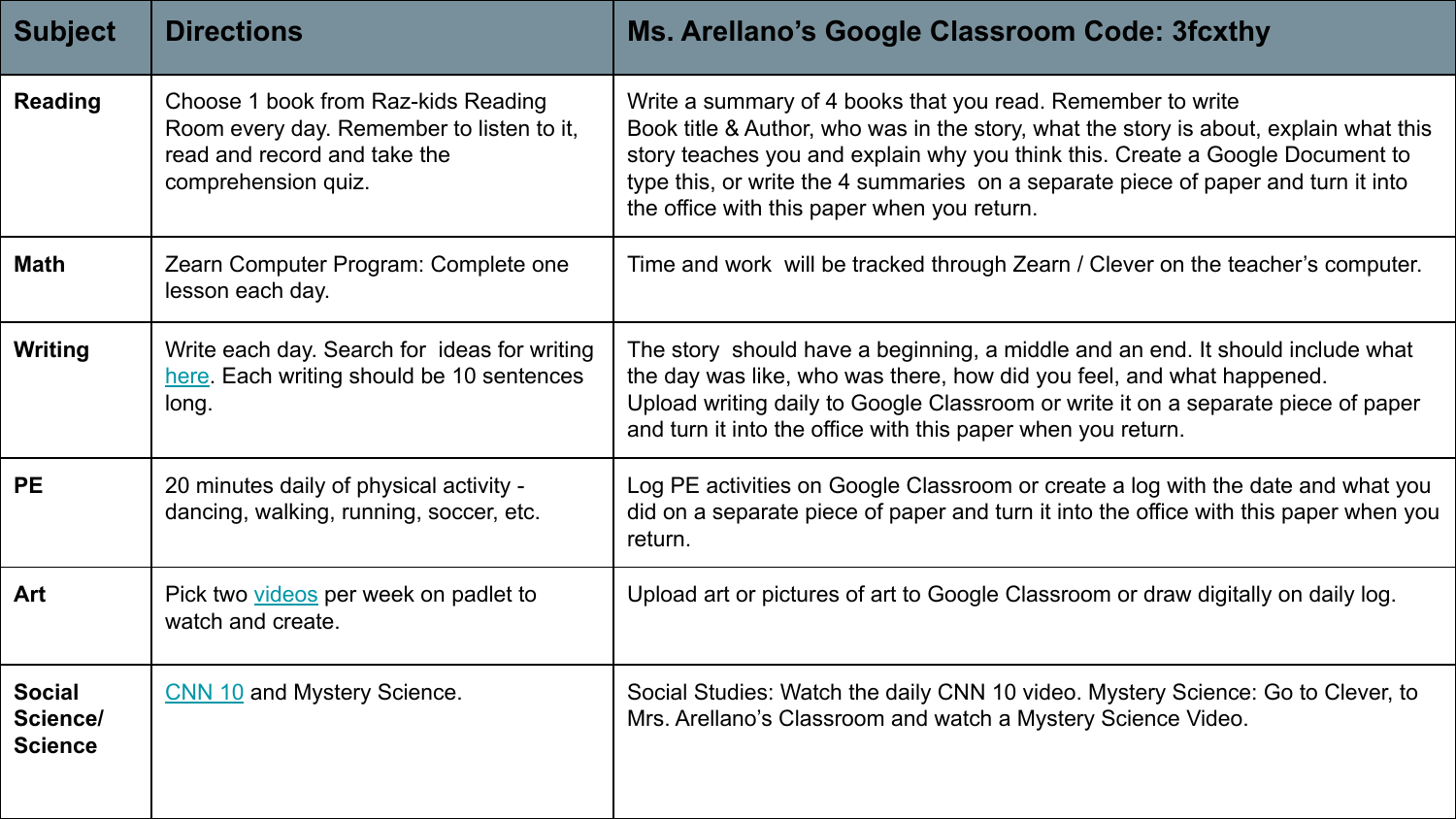| Grade: 3 DLI<br>EPIC Code:ahn8479<br>Mr. Dante<br>Google Class: <i>izbwuew</i> |                                                                                    |                                                                                                                                                                                                                                                   |
|--------------------------------------------------------------------------------|------------------------------------------------------------------------------------|---------------------------------------------------------------------------------------------------------------------------------------------------------------------------------------------------------------------------------------------------|
| <b>Subject</b>                                                                 | <b>Program &amp; Time</b>                                                          | <b>Deliverable to Google Classroom</b>                                                                                                                                                                                                            |
| <b>Reading</b>                                                                 | Read 45 minutes in EPIC.                                                           | Write a summary of reading including:<br>Book title & Author, describe the characters, summarize the plot, explain the<br>theme or author's purpose and then use evidence from the text to support the<br>theme / purpose. Upload to Google Docs. |
| <b>Math</b>                                                                    | Practice Zearn Math for 60 minutes                                                 | Time and work product will be tracked through Zearn / Clever.                                                                                                                                                                                     |
| <b>Writing</b>                                                                 | Write each day for 30 minutes. Find the<br>daily prompt here.                      | Upload 2-3 paragraphs writing daily to Google Classroom.                                                                                                                                                                                          |
| <b>PE</b>                                                                      | 20 minutes daily of physical activity -<br>dancing, walking, running, soccer, etc. | Log PE activities in Google Classroom.                                                                                                                                                                                                            |
| Art                                                                            | Pick two videos per week on padlet to<br>watch and create.                         | Upload art or pictures of art to Google Classroom or draw digitally on daily<br>log.                                                                                                                                                              |
| <b>Social</b><br><b>Science</b>                                                | <b>CNN 10</b>                                                                      | Watch the daily CNN 10 video. Write a paragraph reflection on what you<br>learning, what you find interesting or suggestions for improving one of the<br>conflicts presented in the video.                                                        |
| <b>Science</b>                                                                 | Assignments in Google Classroom                                                    | Complete any Mystery Science (grade 3-5) work assigned by teachers in<br>Coogle Classroom                                                                                                                                                         |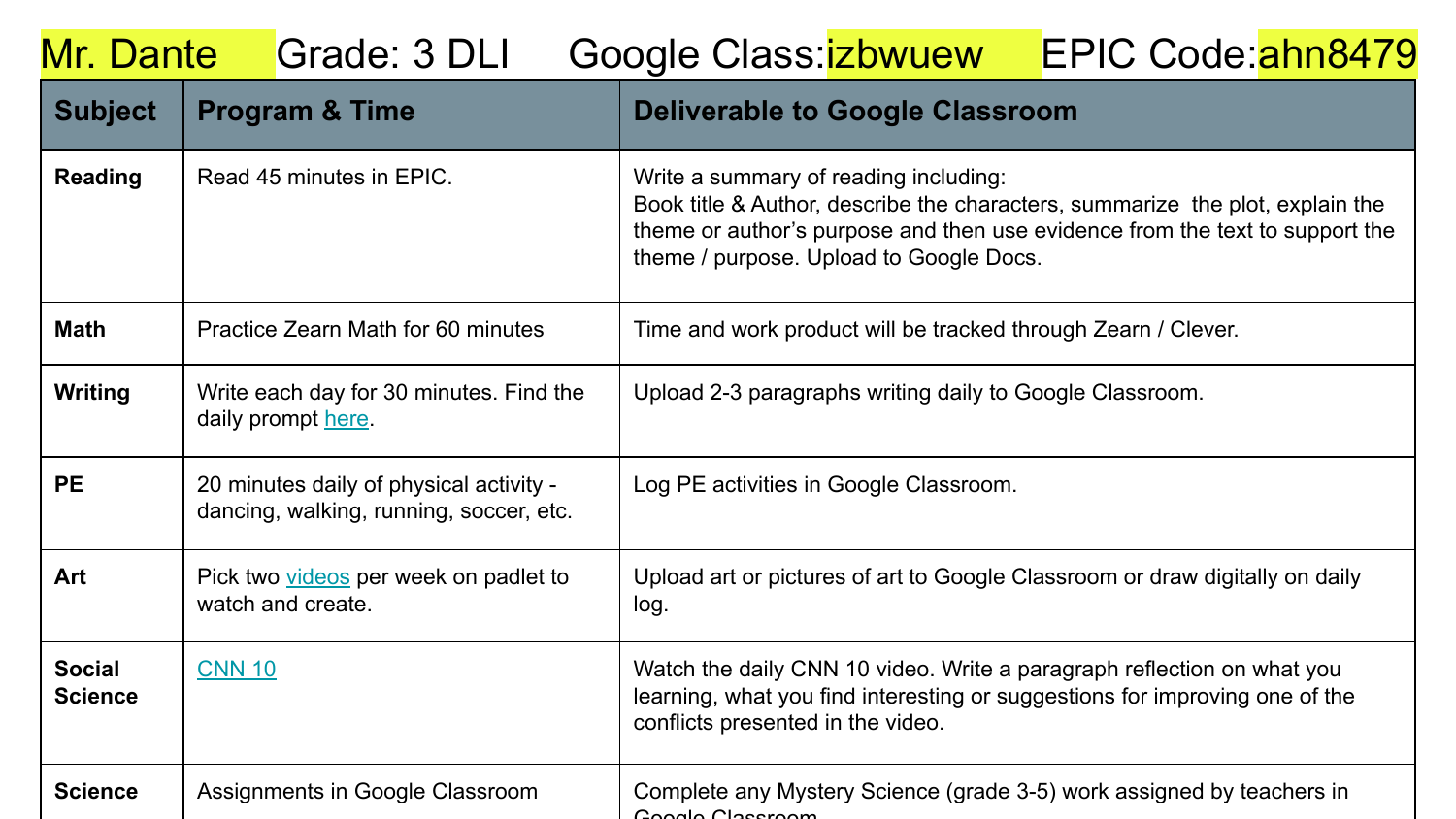### Ms. Hernandez Grade: 2 Epic Class Code: lyn0848

Use the **CLASS NOTES** to help you keep up with what we do IN CLASS daily.

| <b>Subject</b>                         | <b>Program &amp; Time</b>                                                                                                 | <b>Deliverable to Google Classroom</b>                                                                                |
|----------------------------------------|---------------------------------------------------------------------------------------------------------------------------|-----------------------------------------------------------------------------------------------------------------------|
| <b>Reading &amp;</b><br><b>Phonics</b> | Read 25 minutes in EPIC<br>(note: access EPIC thru Clever or go to<br>www.getepic.com and enter the teacher's class code) | Draw a summary of reading including:<br>-Characters<br>-Summary of the Plot (what happened beginning, middle and end) |
| Math                                   | 1 lesson a day on Zearn<br>(*Lesson is complete when<br>you've completed the<br>Tower of Power)                           | Time and work product will be tracked through Zearn<br>Note: access Zearn thru Clever.                                |
| Writing                                | Write in a journal each day for 30 minutes                                                                                | Upload writing daily to Seesaw                                                                                        |
| <b>PE</b>                              | 20 minutes daily of physical activity - dancing, walking,<br>running, soccer, etc. Cha-Cha Slide                          | Log in Seesaw                                                                                                         |
| Art                                    | Pick two videos per week to in padlet to watch and<br>create.                                                             | Upload art or pictures of art to SeeSaw                                                                               |
| History &<br>Science                   | Seesaw Assignments                                                                                                        | Complete any science or social science activities posted by the teacher in<br>Seesaw.                                 |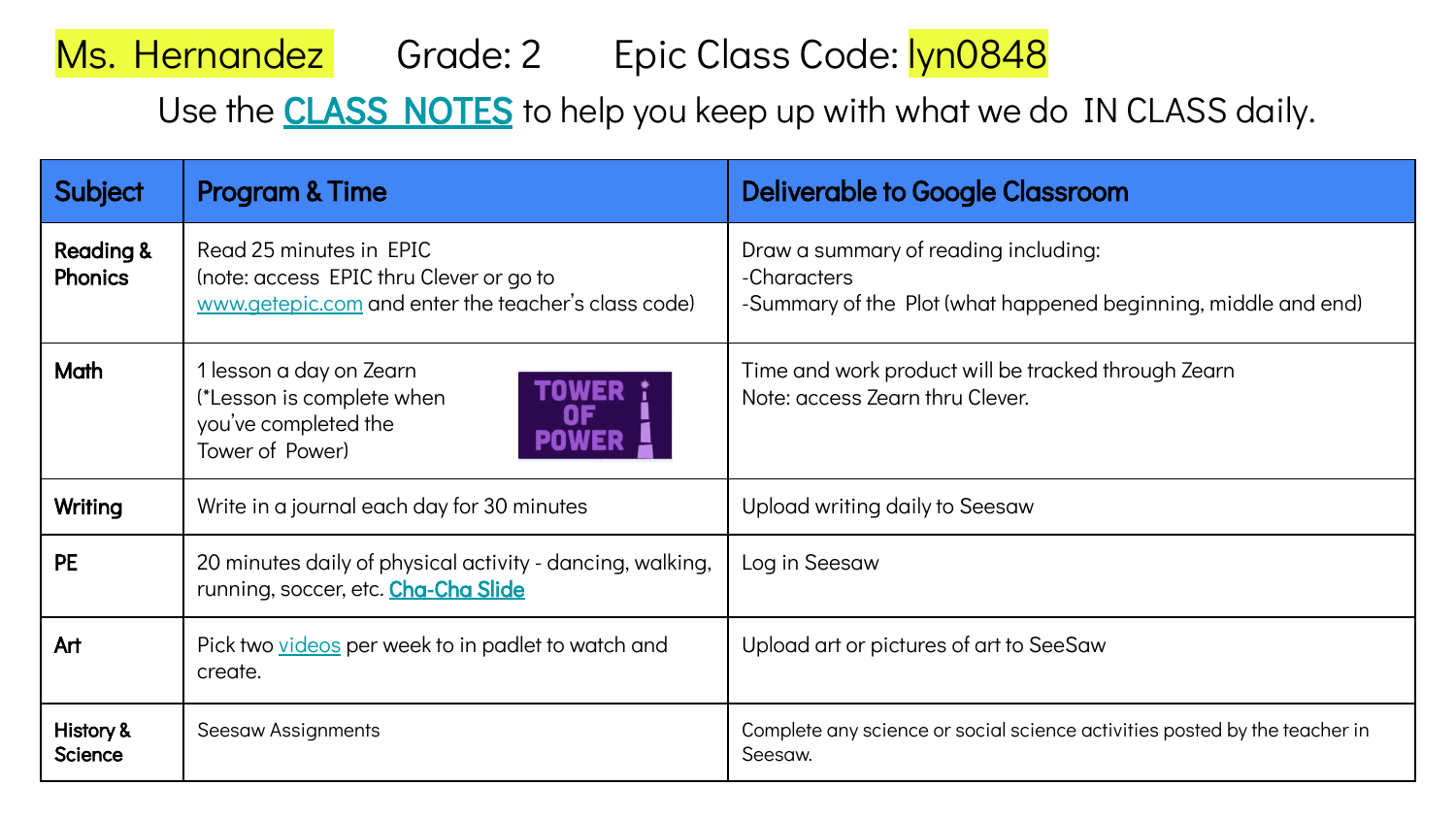Ms. Manfredi & Ms. Drake Grade: 2 Epic Class Code: dkb5346

| <b>Subject</b>                               | <b>Program &amp; Time</b>                                                          | <b>Deliverable to Google Classroom</b>                                                                                                                                                                                  |
|----------------------------------------------|------------------------------------------------------------------------------------|-------------------------------------------------------------------------------------------------------------------------------------------------------------------------------------------------------------------------|
| Reading                                      | Read 25 minutes in EPIC                                                            | Draw a summary of reading including:<br>-Characters<br>-Summary of the Plot (what happened beginning, middle and end)<br>(note: access EPIC thru Clever or go to www.getepic.com and enter the<br>teacher's class code) |
| Math                                         | Practice Zearn Math for 50 minutes.                                                | Time and work product will be tracked through Zearn<br>Note: access Zearn thru Clever.                                                                                                                                  |
| Writing                                      | Write in a journal each day for 30 minutes                                         | Upload writing daily to Seesaw                                                                                                                                                                                          |
| <b>PE</b>                                    | 20 minutes daily of physical activity -<br>dancing, walking, running, soccer, etc. | Log in Seesaw                                                                                                                                                                                                           |
| Art                                          | Pick two videos per week to in padlet to<br>watch and create.                      | Upload art or pictures of art to SeeSaw                                                                                                                                                                                 |
| <b>Social</b><br>Science &<br><b>Science</b> | Seesaw Assignments                                                                 | Complete any science or social science activities posted by the teacher in Seesaw.                                                                                                                                      |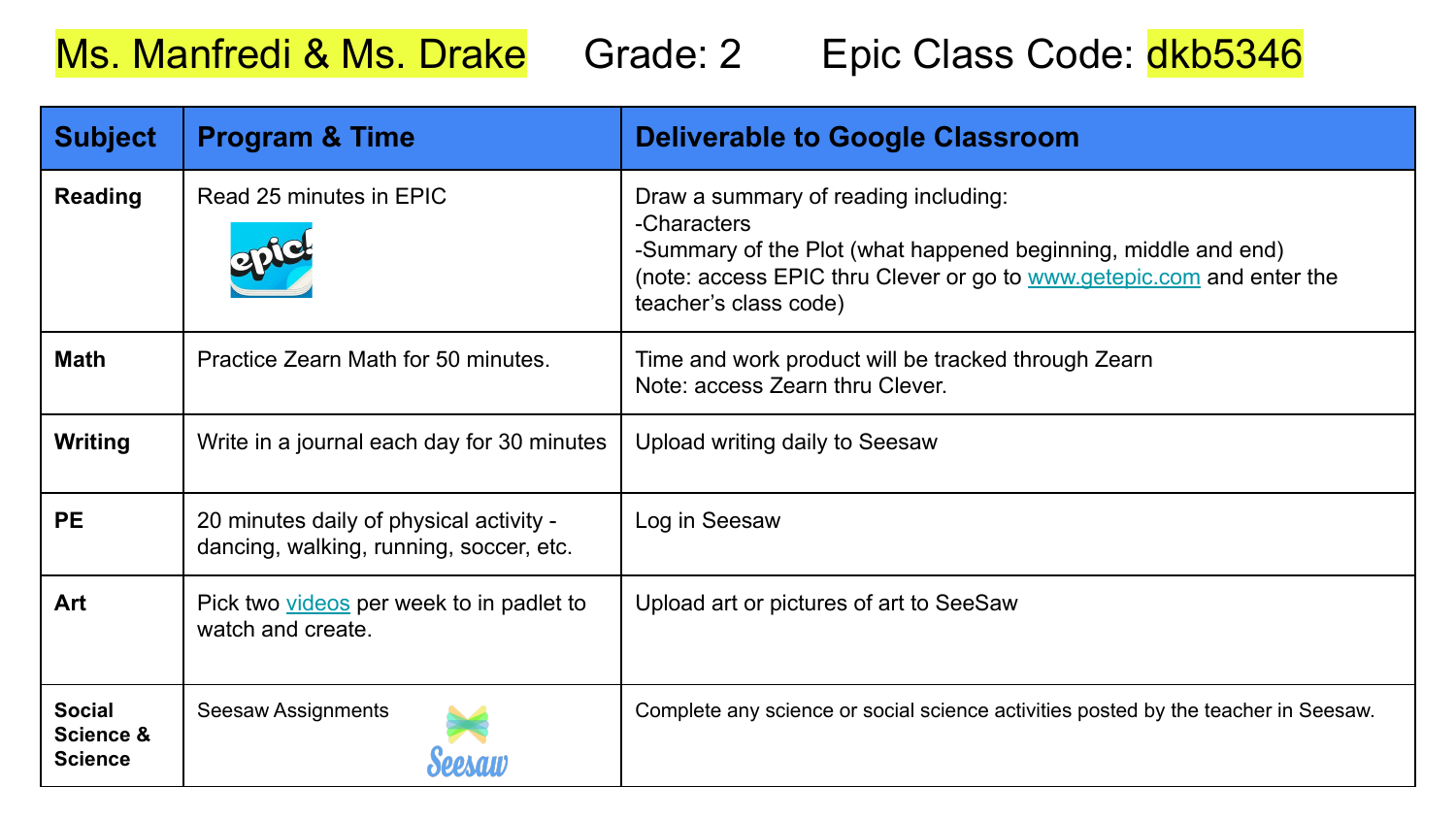### Mr. Villarroel Grade: 2 Epic Class Code: aph3568

| <b>Subject</b>                               | <b>Program &amp; Time</b>                                                          | <b>Deliverable to Google Classroom</b>                                                                                                                                                                                  |
|----------------------------------------------|------------------------------------------------------------------------------------|-------------------------------------------------------------------------------------------------------------------------------------------------------------------------------------------------------------------------|
| <b>Reading</b>                               | Read 25 minutes in EPIC                                                            | Draw a summary of reading including:<br>-Characters<br>-Summary of the Plot (what happened beginning, middle and end)<br>(note: access EPIC thru Clever or go to www.getepic.com and enter the<br>teacher's class code) |
| <b>Math</b>                                  | Practice Zearn Math for 50 minutes.                                                | Time and work product will be tracked through Zearn<br>Note: access Zearn thru Clever.                                                                                                                                  |
| Writing                                      | Write in a journal each day for 30 minutes                                         | Upload writing daily to Seesaw                                                                                                                                                                                          |
| <b>PE</b>                                    | 20 minutes daily of physical activity -<br>dancing, walking, running, soccer, etc. | Log in Seesaw                                                                                                                                                                                                           |
| Art                                          | Pick two videos per week to in padlet to<br>watch and create.                      | Upload art or pictures of art to SeeSaw                                                                                                                                                                                 |
| <b>Social</b><br>Science &<br><b>Science</b> | Seesaw Assignments                                                                 | Complete any science or social science activities posted by the teacher in Seesaw.                                                                                                                                      |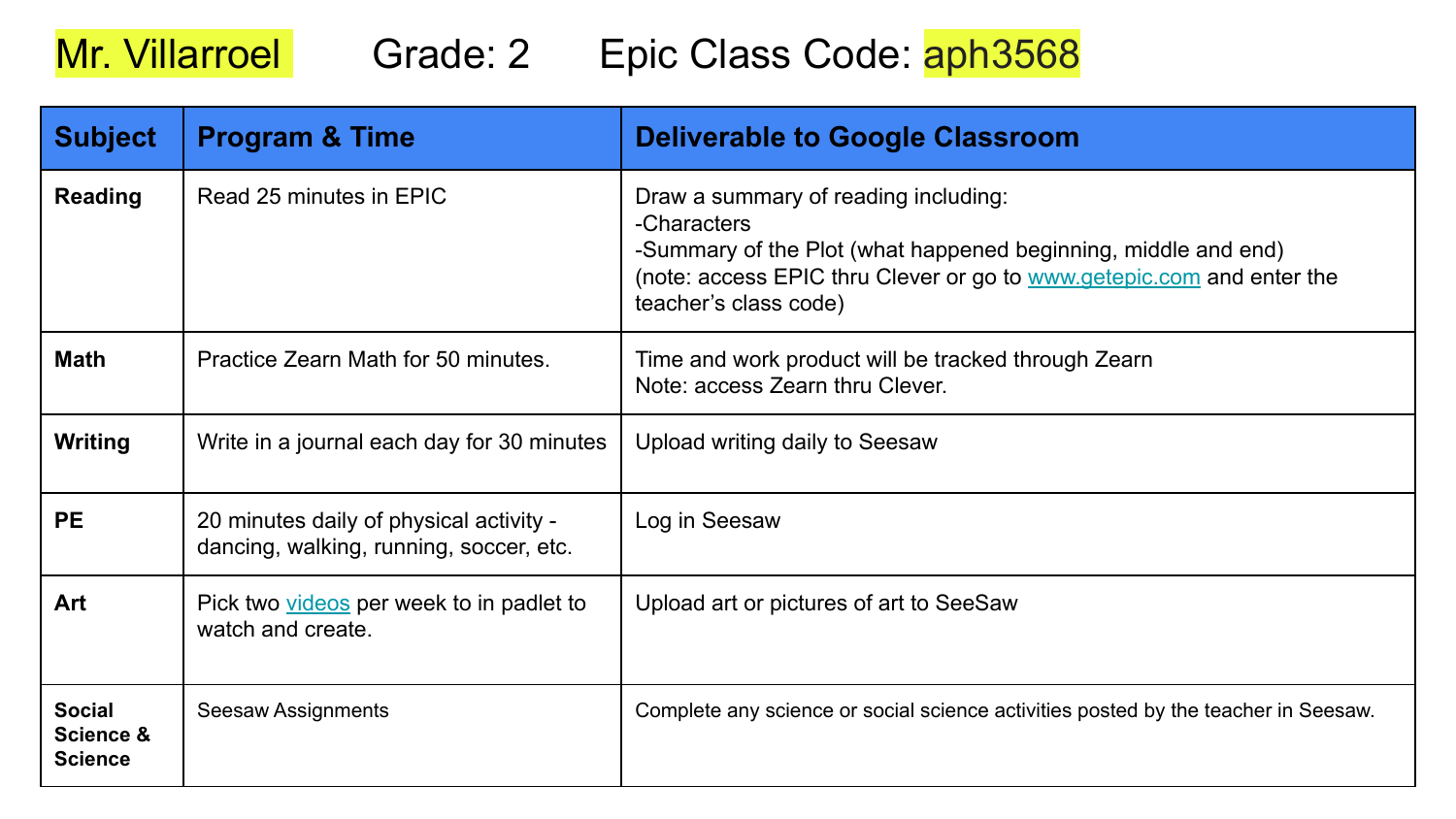#### Sr. Villarroel Grado: 2 Código de clase épica: aph3568

| Tema                                      | Programa y hora                                                                         | <b>Entregable a Google Classroom</b>                                                                                                                                                                                                              |
|-------------------------------------------|-----------------------------------------------------------------------------------------|---------------------------------------------------------------------------------------------------------------------------------------------------------------------------------------------------------------------------------------------------|
| Leer                                      | Leer 25 minutos en EPIC                                                                 | Dibuja un resumen de la lectura que incluya:<br>-Caracteres<br>-Resumen de la trama (lo que sucedió al principio, medio y final)<br>(nota: acceda a EPIC a través de Clever o vaya a www.getepic.com e ingrese<br>el código de clase del maestro) |
| <b>Matemátic</b><br>as                    | Practica Zearn Math durante 50 minutos.                                                 | El tiempo y el producto del trabajo se rastrearán a través de Zearn.<br>Nota: acceda a Zearn a través de Clever.                                                                                                                                  |
| <b>Escribiend</b><br>O                    | Escribe en un diario todos los días<br>durante 30 minutos.                              | Subir la escritura diariamente a Seesaw                                                                                                                                                                                                           |
| <b>SOBRE</b>                              | 20 minutos diarios de actividad física:<br>bailar, caminar, correr, fútbol, etc.        | Iniciar sesión Balancín                                                                                                                                                                                                                           |
| Arte                                      | Elija dos videos por semana para<br>incluirlos en una paleta para verlos y<br>crearlos. | Sube arte o imágenes de arte a SeeSaw                                                                                                                                                                                                             |
| <b>Ciencias</b><br>sociales y<br>ciencias | Asignaciones de balancín                                                                | Completa todas las actividades de ciencias o ciencias sociales publicadas por el<br>maestro en Balancín.                                                                                                                                          |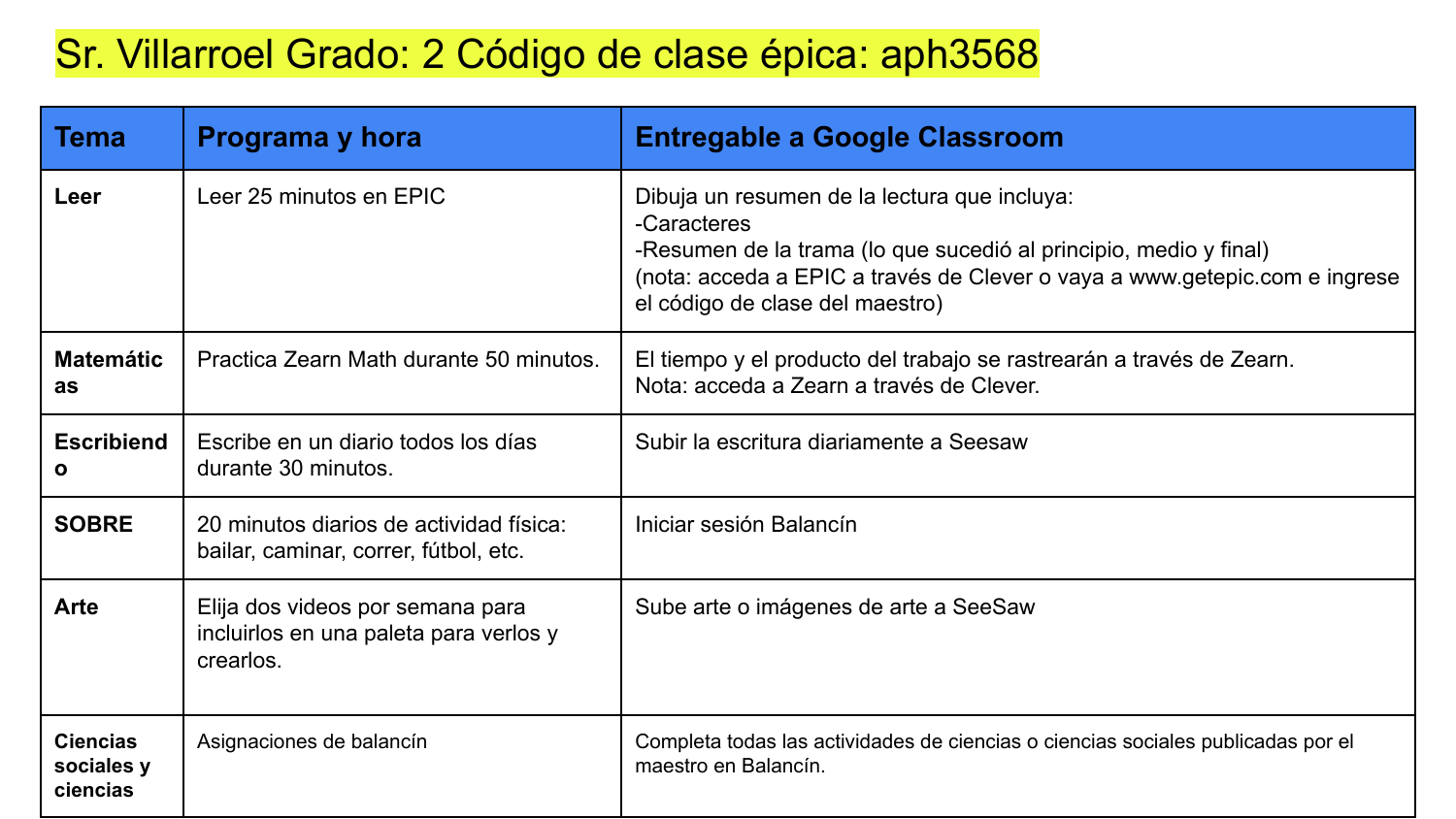### Room 7 Grade: 1 Epic Class Code: xev8122

| <b>Subject</b>                               | <b>Program &amp; Time</b>                                                          | <b>Deliverable to Google Classroom</b>                                                                                                                                                                                  |
|----------------------------------------------|------------------------------------------------------------------------------------|-------------------------------------------------------------------------------------------------------------------------------------------------------------------------------------------------------------------------|
| <b>Reading</b>                               | Read 25 minutes in EPIC                                                            | Draw a summary of reading including:<br>-Characters<br>-Summary of the Plot (what happened beginning, middle and end)<br>(note: access EPIC thru Clever or go to www.getepic.com and enter the<br>teacher's class code) |
| Math                                         | Practice Zearn Math for 45 minutes.                                                | Time and work product will be tracked through Zearn<br>Note: access Zearn thru Clever.                                                                                                                                  |
| Writing                                      | Write in a journal each day for 30 minutes                                         | Upload writing or pictures of writing to Dojo                                                                                                                                                                           |
| <b>PE</b>                                    | 20 minutes daily of physical activity -<br>dancing, walking, running, soccer, etc. | Send log on Dojo                                                                                                                                                                                                        |
| Art                                          | Pick two videos per week to in padlet to<br>watch and create.                      | Upload art or pictures of art to Dojo                                                                                                                                                                                   |
| <b>Social</b><br>Science &<br><b>Science</b> | <b>Mystery Science</b>                                                             | Watch the Mystery Science Videos                                                                                                                                                                                        |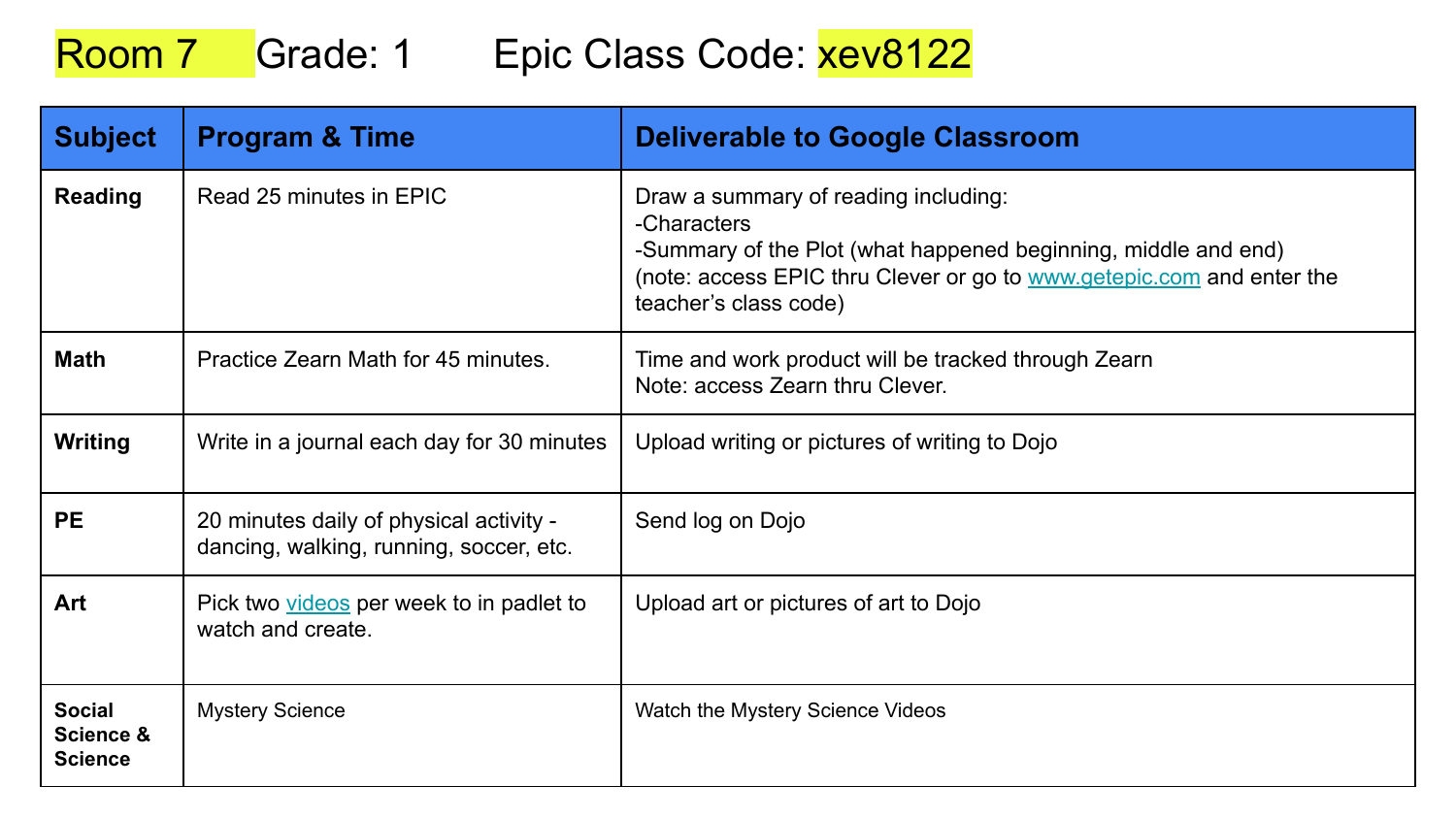### Ms. Masalta Room 7 Grade: 1 Epic Class Code: xev8122

| <b>Subject</b>                               | <b>Program &amp; Time</b>                                                          | <b>Deliverable</b>                                                                                                                                                                                                      |
|----------------------------------------------|------------------------------------------------------------------------------------|-------------------------------------------------------------------------------------------------------------------------------------------------------------------------------------------------------------------------|
| <b>Reading</b>                               | Read 25 minutes in EPIC                                                            | Draw a summary of reading including:<br>-Characters<br>-Summary of the Plot (what happened beginning, middle and end)<br>(note: access EPIC thru Clever or go to www.getepic.com and enter the<br>teacher's class code) |
| <b>Math</b>                                  | Practice Zearn Math for 45 minutes.                                                | Time and work product will be tracked through Zearn<br>Note: access Zearn thru Clever.                                                                                                                                  |
| Writing                                      | Write in a journal each day for 30 minutes                                         | Upload writing or pictures of writing to Dojo                                                                                                                                                                           |
| <b>PE</b>                                    | 20 minutes daily of physical activity -<br>dancing, walking, running, soccer, etc. | Send log on Dojo                                                                                                                                                                                                        |
| Art                                          | Pick two videos per week to in padlet to<br>watch and create.                      | Upload art or pictures of art to Dojo                                                                                                                                                                                   |
| <b>Social</b><br>Science &<br><b>Science</b> | <b>Mystery Science</b>                                                             | Watch the Mystery Science Videos                                                                                                                                                                                        |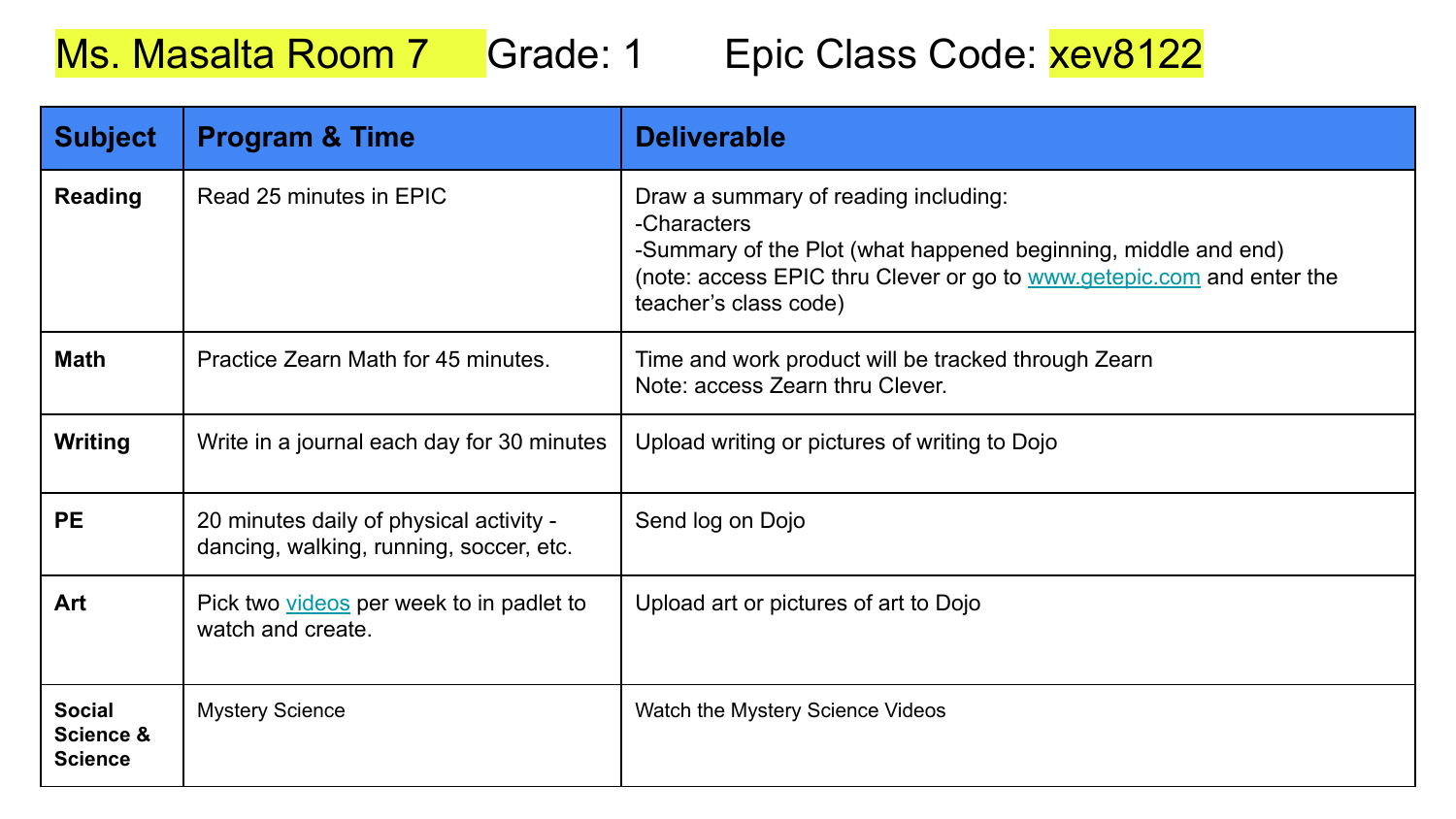# Ms. Masalta Salon 7 Codigo de Epic- xev8122

| Tema                                      | Programa y hora                                                                         | <b>Entregable a Google Classroom</b>                                                                                                                                                                                                              |
|-------------------------------------------|-----------------------------------------------------------------------------------------|---------------------------------------------------------------------------------------------------------------------------------------------------------------------------------------------------------------------------------------------------|
| Leer                                      | Leer 25 minutos en EPIC                                                                 | Dibuja un resumen de la lectura que incluya:<br>-Caracteres<br>-Resumen de la trama (lo que sucedió al principio, medio y final)<br>(nota: acceda a EPIC a través de Clever o vaya a www.getepic.com e ingrese<br>el código de clase del maestro) |
| <b>Matemáticas</b>                        | Practica Zearn Math para 45 minutos.                                                    | El tiempo y el producto del trabajo se rastrearán a través de Zearn.<br>Nota: acceda a Zearn a través de Clever.                                                                                                                                  |
| <b>Escribiendo</b>                        | Escribe en un diario todos los días<br>durante 30 minutos.                              | Subir un foto la escritura diariamente a Dojo                                                                                                                                                                                                     |
| <b>SOBRE</b>                              | 20 minutos diarios de actividad física:<br>bailar, caminar, correr, fútbol, etc.        | Manda notas de los actividades en Dojo                                                                                                                                                                                                            |
| Arte                                      | Elija dos videos por semana para<br>incluirlos en una paleta para verlos y<br>crearlos. | Sube arte o imágenes de arte a Dojo                                                                                                                                                                                                               |
| <b>Ciencias</b><br>sociales y<br>ciencias | Mystery Science (curiculo de ciencia)                                                   | Mira peliculas cientificas en Mystery Science                                                                                                                                                                                                     |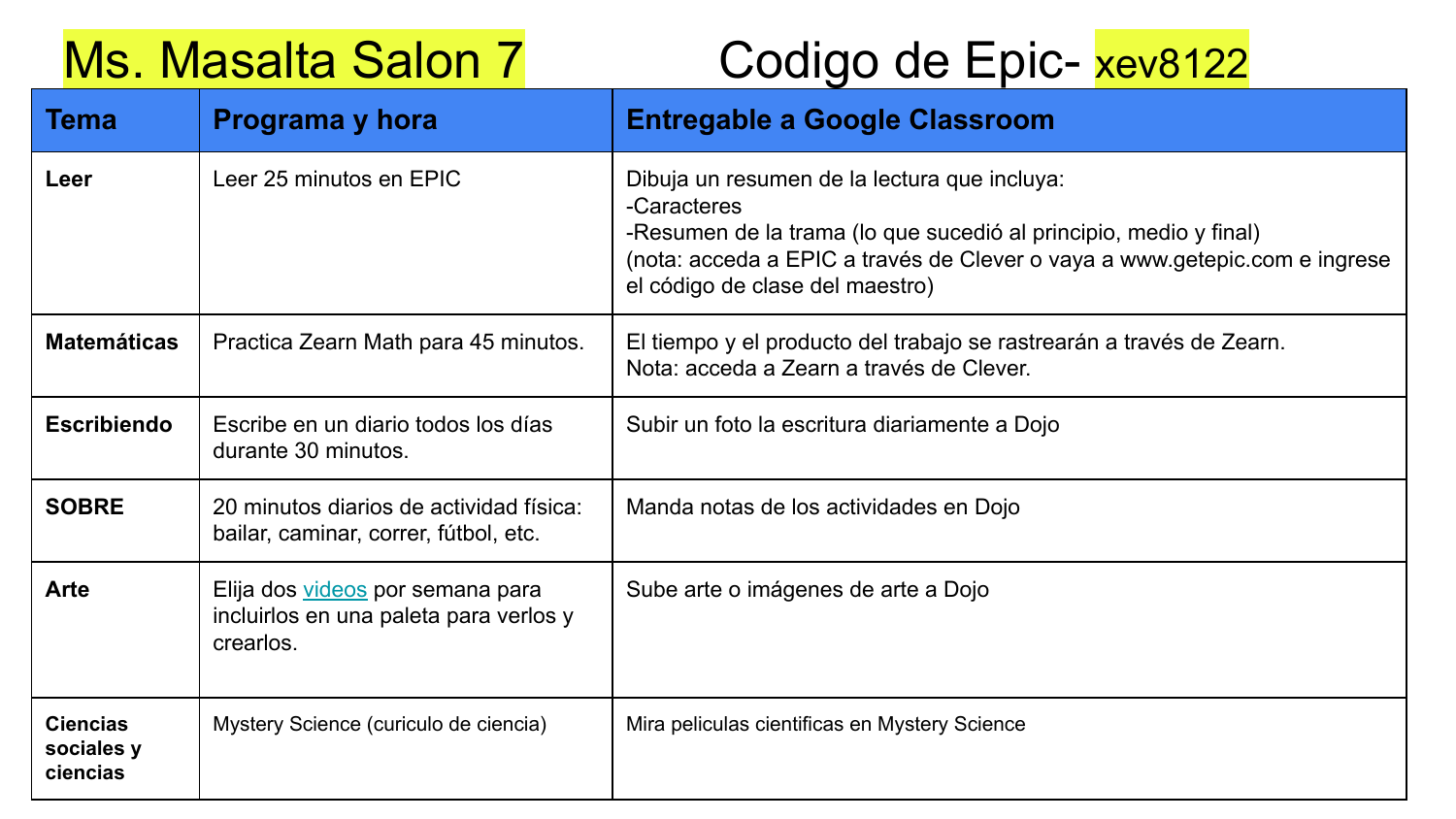#### Ms. Filbin Room 9 Grade: 1 Epic Class Code: access thru clever

| <b>Subject</b> | <b>Program &amp; Time</b>                                                          | <b>Deliverable</b>                                                                                                                                                                                                      |
|----------------|------------------------------------------------------------------------------------|-------------------------------------------------------------------------------------------------------------------------------------------------------------------------------------------------------------------------|
| <b>Reading</b> | Read 25 minutes in EPIC                                                            | Draw a summary of reading including:<br>-Characters<br>-Summary of the Plot (what happened beginning, middle and end)<br>(note: access EPIC thru Clever or go to www.getepic.com and enter the<br>teacher's class code) |
| Math           | Practice Zearn Math for 50 minutes.                                                | Time and work product will be tracked through Zearn<br>Note: access Zearn thru Clever.                                                                                                                                  |
| <b>Writing</b> | Write in a journal each day for 30 minutes                                         | Upload writing daily to Seesaw                                                                                                                                                                                          |
| <b>PE</b>      | 20 minutes daily of physical activity -<br>dancing, walking, running, soccer, etc. | Log in Seesaw                                                                                                                                                                                                           |
| Art            | Pick two videos per week to in padlet to<br>watch and create.                      | Upload art or pictures of art to SeeSaw                                                                                                                                                                                 |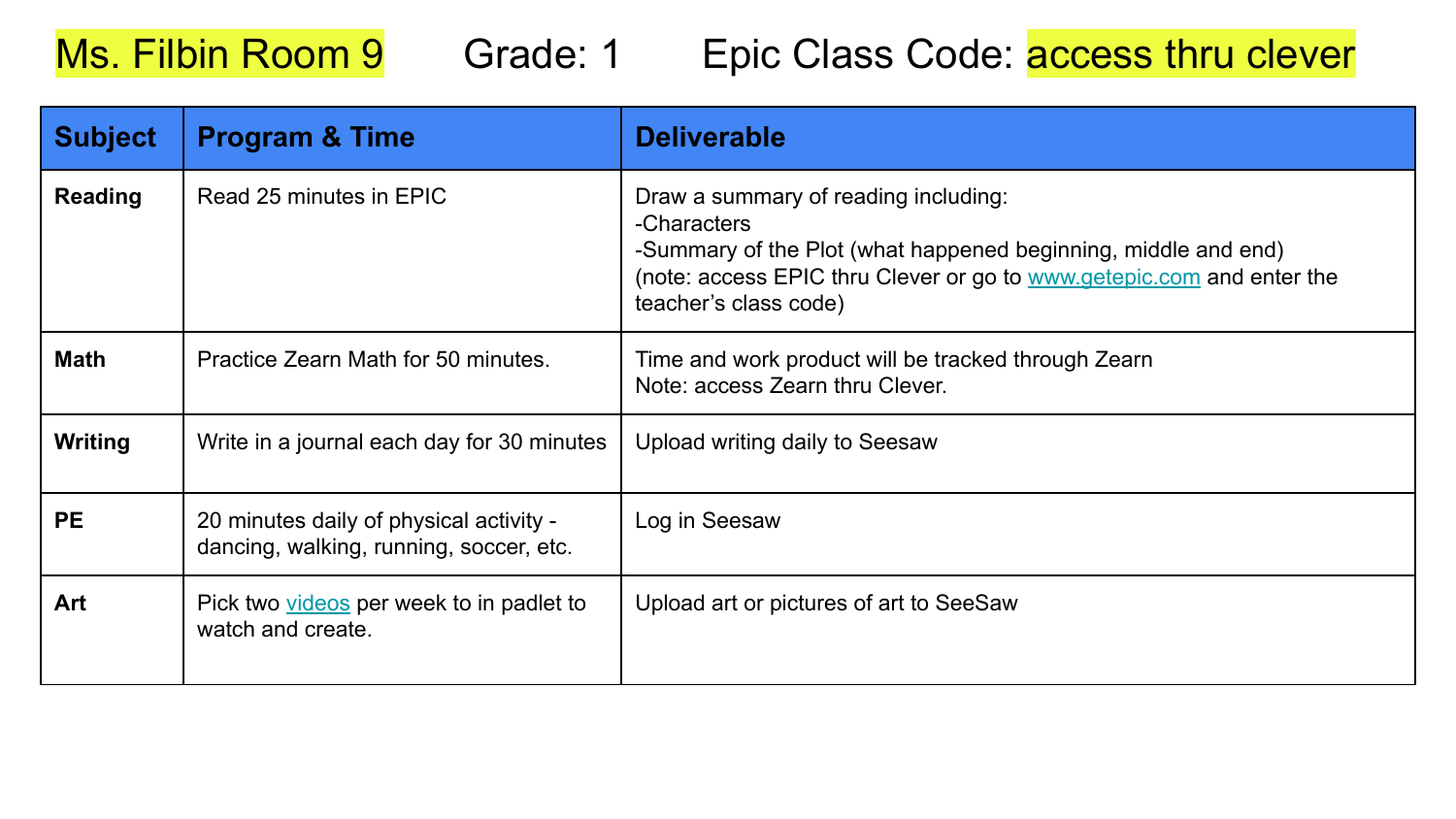## Ms. Guzman Grade: 1 DLI Epic Class Code: kzj6895

| <b>Subject</b>                               | <b>Program &amp; Time</b>                                                          | <b>Deliverable</b>                                                                                                                                                                                                      |
|----------------------------------------------|------------------------------------------------------------------------------------|-------------------------------------------------------------------------------------------------------------------------------------------------------------------------------------------------------------------------|
| <b>Reading</b>                               | Read 25 minutes in EPIC                                                            | Draw a summary of reading including:<br>-Characters<br>-Summary of the Plot (what happened beginning, middle and end)<br>(note: access EPIC thru Clever or go to www.getepic.com and enter the<br>teacher's class code) |
| Math                                         | Practice Zearn Math for 50 minutes.                                                | Time and work product will be tracked through Zearn<br>Note: access Zearn thru Clever.                                                                                                                                  |
| Writing                                      | Write in a journal each day for 30 minutes                                         | Upload writing daily to Seesaw                                                                                                                                                                                          |
| <b>PE</b>                                    | 20 minutes daily of physical activity -<br>dancing, walking, running, soccer, etc. | Log in Seesaw                                                                                                                                                                                                           |
| Art                                          | Pick two videos per week to in padlet to<br>watch and create.                      | Upload art or pictures of art to SeeSaw                                                                                                                                                                                 |
| <b>Social</b><br>Science &<br><b>Science</b> | Seesaw Assignments                                                                 | Complete any science or social science activities posted by the teacher in Seesaw.                                                                                                                                      |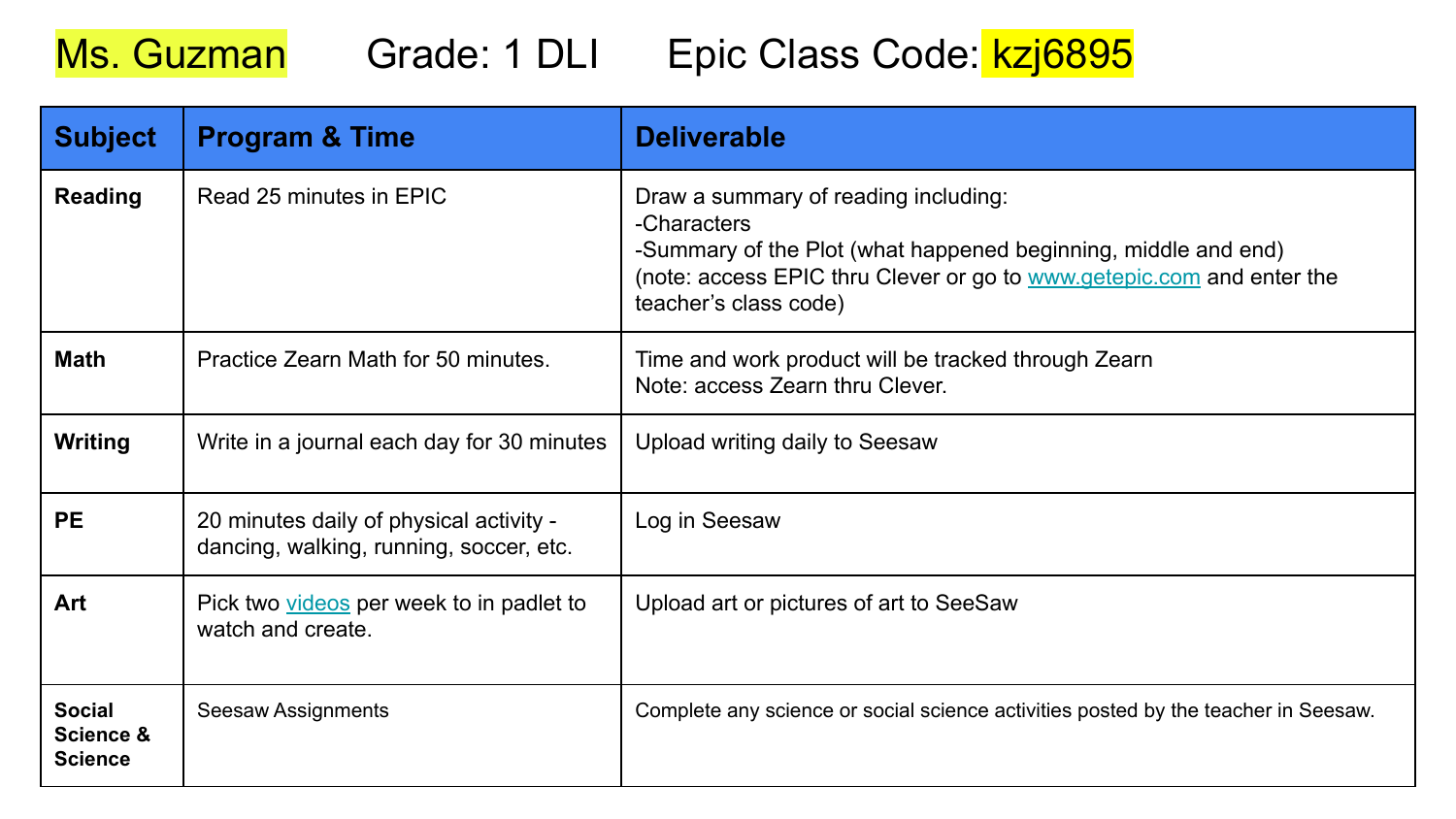Ms. Kemmer Grade: K EPIC Code: ncx4263

| <b>Subject</b>                               | <b>Program &amp; Time</b>                                                          | <b>Deliverable to Seesaw</b>                                                                                                                                                                                              |
|----------------------------------------------|------------------------------------------------------------------------------------|---------------------------------------------------------------------------------------------------------------------------------------------------------------------------------------------------------------------------|
| <b>Reading</b>                               | Read or listen to read alouds for 30<br>minutes in EPIC.                           | Draw a summary of reading including:<br>-Characters<br>-Summary of the Plot (what happened beginning, middle and end?!)<br>(note; access EPIC thru Clever or go to www.getepic.com and enter the teacher's<br>class code) |
| <b>Math</b>                                  | Practice Zearn for 40 minutes daily.                                               | Access Zearn thru Clever. Time and work product will be tracked through Zearn.                                                                                                                                            |
| <b>Writing</b>                               | Write the alphabet and numbers 1-20<br>daily                                       | Upload writing daily to Seesaw                                                                                                                                                                                            |
| <b>PE</b>                                    | 20 minutes daily of physical activity -<br>dancing, walking, running, soccer, etc. | Log in Seesaw                                                                                                                                                                                                             |
| Art                                          | Pick two videos per week to in padlet<br>to watch and create.                      | Upload art or pictures of art to Seesaw                                                                                                                                                                                   |
| <b>Social</b><br>Science &<br><b>Science</b> | Seesaw Assignments                                                                 | Complete any science or social science activities posted by the teacher in Seesaw.                                                                                                                                        |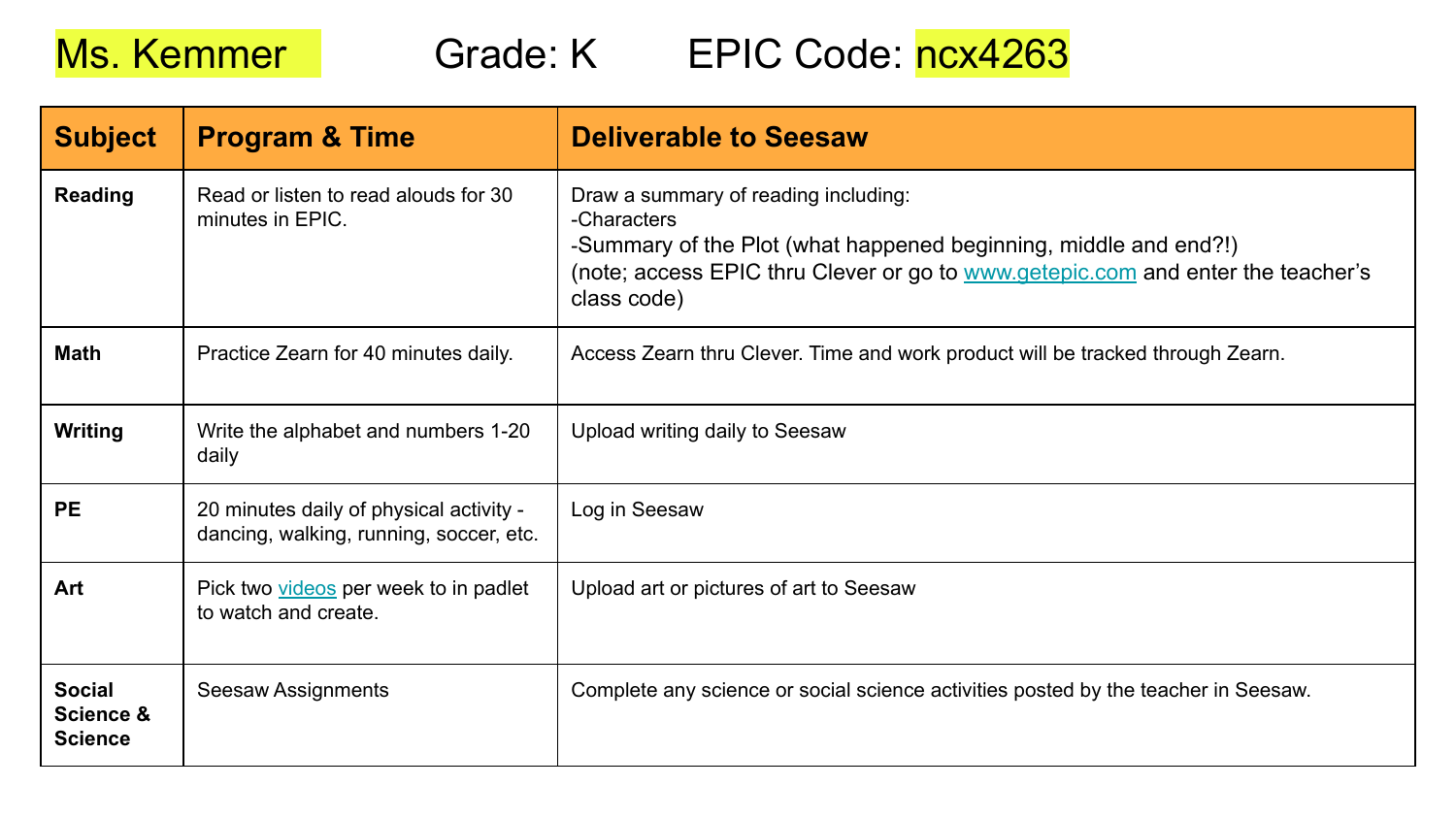



| <b>Subject</b>                               | <b>Program &amp; Time</b>                                                          | <b>Deliverable to Seesaw</b>                                                                                                                                                                                              |
|----------------------------------------------|------------------------------------------------------------------------------------|---------------------------------------------------------------------------------------------------------------------------------------------------------------------------------------------------------------------------|
| Reading                                      | Read or listen to read alouds for 30<br>minutes in EPIC.                           | Draw a summary of reading including:<br>-Characters<br>-Summary of the Plot (what happened beginning, middle and end?!)<br>(note; access EPIC thru Clever or go to www.getepic.com and enter the teacher's<br>class code) |
| <b>Math</b>                                  | Practice Zearn for 40 minutes daily.                                               | Access Zearn thru Clever. Time and work product will be tracked through Zearn.                                                                                                                                            |
| <b>Writing</b>                               | Write the alphabet and numbers 1-20<br>daily                                       | Upload writing daily to Seesaw                                                                                                                                                                                            |
| <b>PE</b>                                    | 20 minutes daily of physical activity -<br>dancing, walking, running, soccer, etc. | Log in Seesaw                                                                                                                                                                                                             |
| Art                                          | Pick two videos per week to in padlet<br>to watch and create.                      | Upload art or pictures of art to Seesaw                                                                                                                                                                                   |
| <b>Social</b><br>Science &<br><b>Science</b> | Seesaw Assignments                                                                 | Complete any science or social science activities posted by the teacher in Seesaw.                                                                                                                                        |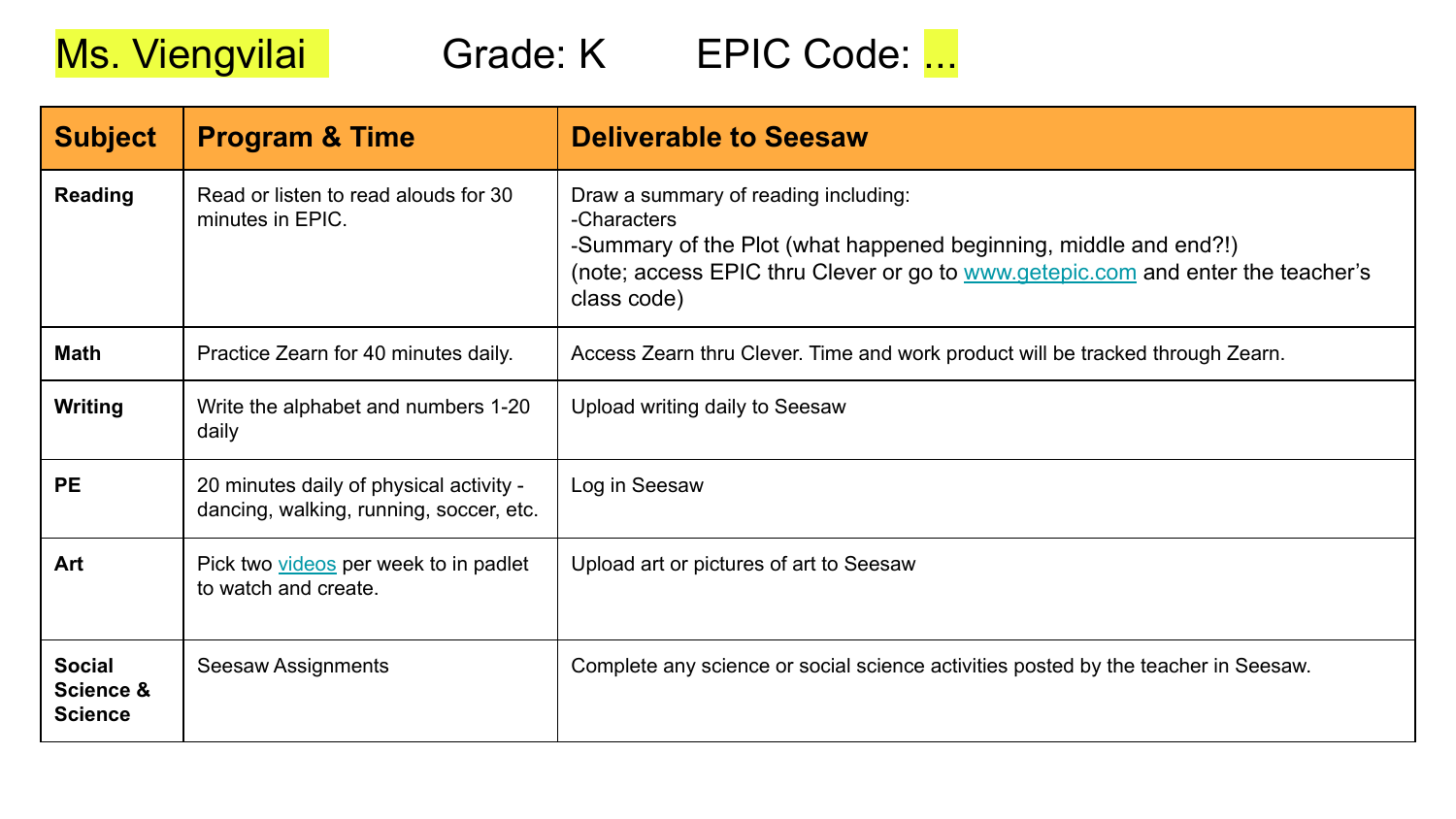### Ms. Uribe Grade: K DLI EPIC Code: qrx9707

| <b>Subject</b>                               | <b>Program &amp; Time</b>                                                          | Deliverable to Seesaw (Access thru Clever)                                                                                                                                                                                |
|----------------------------------------------|------------------------------------------------------------------------------------|---------------------------------------------------------------------------------------------------------------------------------------------------------------------------------------------------------------------------|
| Reading                                      | Read or listen to read alouds for 30<br>minutes in EPIC.                           | Draw a summary of reading including:<br>-Characters<br>-Summary of the Plot (what happened beginning, middle and end?!)<br>(note; access EPIC thru Clever or go to www.getepic.com and enter the teacher's<br>class code) |
| <b>Math</b>                                  | Practice Zearn for 30 minutes daily.                                               | Access Zearn thru Clever. Time and work product will be tracked through Zearn.                                                                                                                                            |
| <b>Writing</b>                               | Write the alphabet and numbers 1-20<br>daily                                       | Upload writing daily to Seesaw                                                                                                                                                                                            |
| <b>PE</b>                                    | 20 minutes daily of physical activity -<br>dancing, walking, running, soccer, etc. | Log in Seesaw                                                                                                                                                                                                             |
| Art                                          | Pick two videos per week on padlet to<br>watch and create.                         | Upload art or pictures of art to Seesaw                                                                                                                                                                                   |
| <b>Social</b><br>Science &<br><b>Science</b> | Seesaw Assignments                                                                 | Complete any science or social science activities posted by the teacher in Seesaw.                                                                                                                                        |